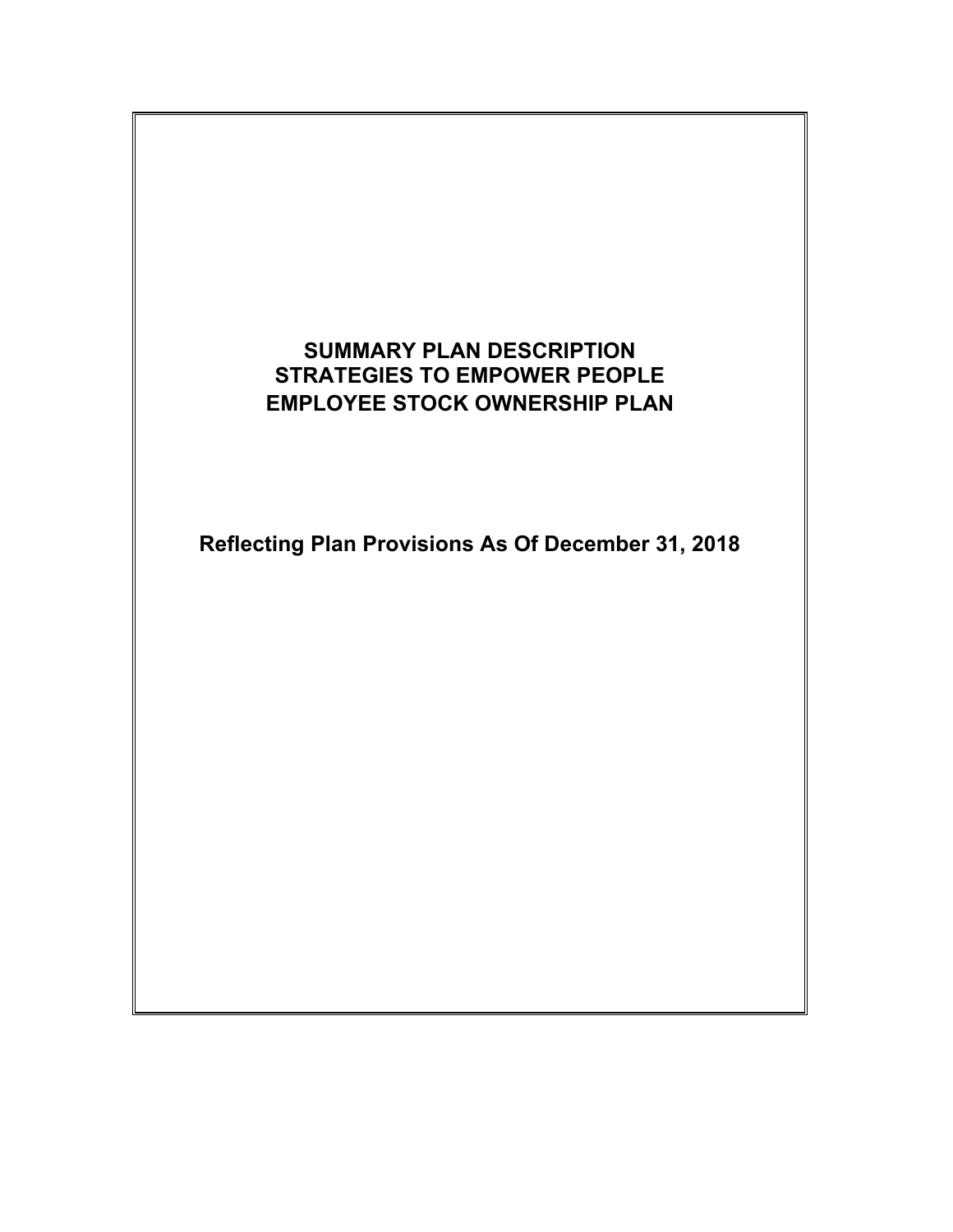#### **SUMMARY PLAN DESCRIPTION STRATEGIES TO EMPOWER PEOPLE EMPLOYEE STOCK OWNERSHIP PLAN**

### Table Of Contents

|                      |                                                                 | <b>Page</b> |
|----------------------|-----------------------------------------------------------------|-------------|
| <b>INTRODUCTION</b>  |                                                                 |             |
|                      |                                                                 |             |
|                      |                                                                 |             |
| 1.                   | When Am I Eligible To Participate In The ESOP? 2                |             |
| 2.                   | When Am I Eligible If I Terminate Employment                    |             |
|                      |                                                                 |             |
| 3.                   | When Does My Participation In The ESOP End? 4                   |             |
|                      |                                                                 |             |
| 4.                   |                                                                 |             |
| 5.                   |                                                                 |             |
|                      |                                                                 |             |
| 6.                   | How Are Employer Contributions Allocated To My Account?  5      |             |
| 7.                   | How Much Can Be Contributed To My Account? 5                    |             |
| 8.                   | Can Allocations To My Stock Account Be Limited? 6               |             |
| 9.                   |                                                                 |             |
| 10.                  |                                                                 |             |
| <b>VESTING</b>       |                                                                 |             |
| 11.                  |                                                                 |             |
| 12.                  |                                                                 |             |
| 13.                  | How Are Years Of Service Counted For Vesting? 8                 |             |
| 14.                  |                                                                 |             |
| 15.                  | How Are Years Of Service Counted For Vesting                    |             |
|                      | If I Terminate Employment And I Am Later Rehired? 8             |             |
|                      |                                                                 |             |
| 16.                  |                                                                 |             |
| 17.                  | When Will My Account Be Distributed If I Retire?9               |             |
| 18.                  | When Will My Account Be Distributed If I Become Disabled?  10   |             |
| 19.                  |                                                                 |             |
| 20.                  |                                                                 |             |
| 21.                  | When Will My Account Be Paid If I Terminate For                 |             |
|                      | Reasons Other Than Death, Disability Or Normal Retirement?  11  |             |
|                      |                                                                 |             |
| 22.                  |                                                                 |             |
| 23.                  |                                                                 |             |
|                      | <b>HOW YOUR DISTRIBUTION IS TAXED</b>                           |             |
| 24.                  | Do I Have To Pay Taxes On My Distribution?  12                  |             |
| <b>STOCK RIGHTS.</b> |                                                                 |             |
| 25.                  |                                                                 |             |
| 26.                  | Will I Receive A Distribution In The Form Of Stock Or Cash?  13 |             |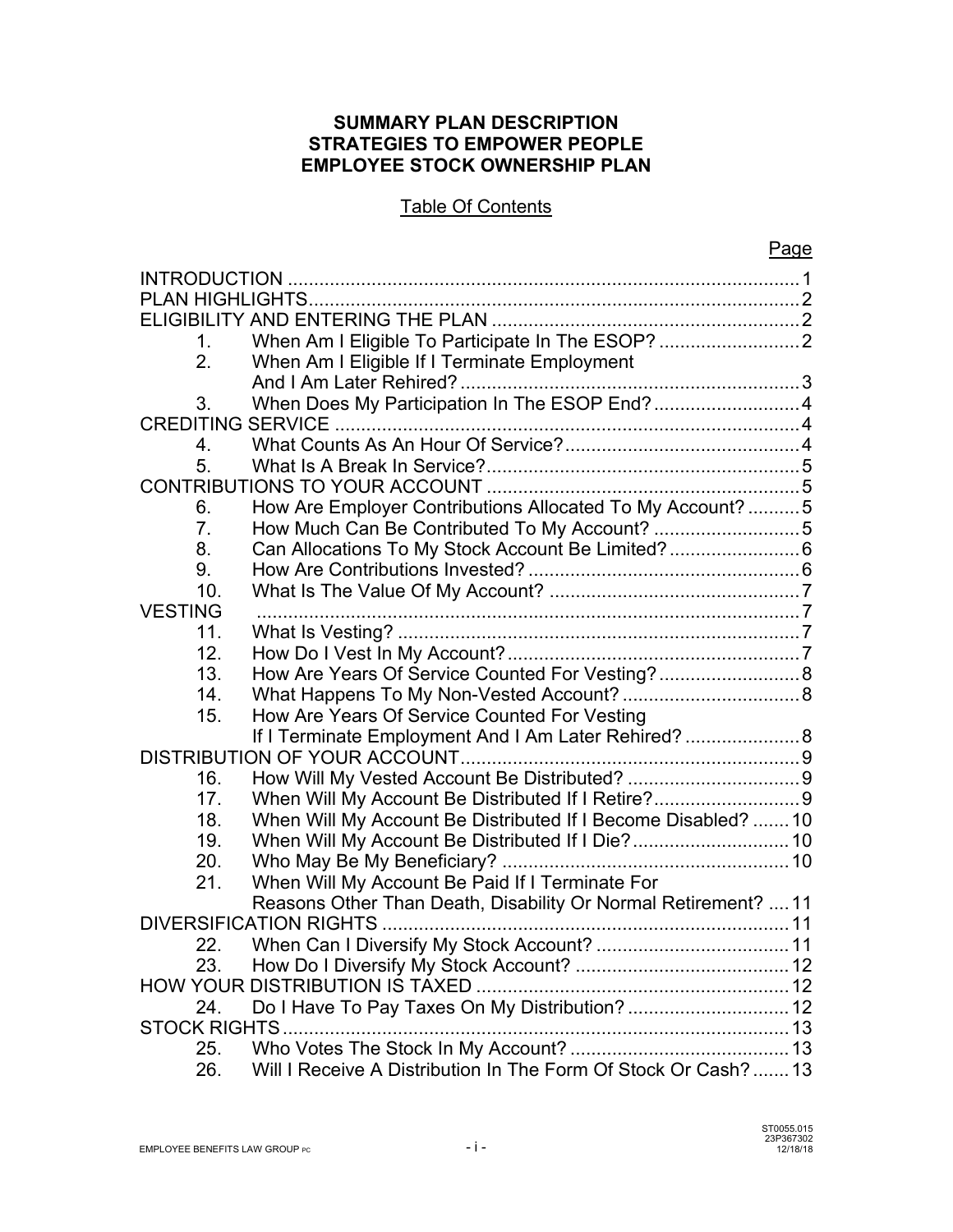|                          |                                                                | 14 |
|--------------------------|----------------------------------------------------------------|----|
|                          |                                                                |    |
| 28.                      |                                                                |    |
|                          |                                                                | 14 |
|                          |                                                                |    |
| 30.                      | Can The Company Amend Or Terminate The Plan? 15                |    |
|                          | <b>CLAIMS PROCEDURES.</b>                                      |    |
| 31.                      | How Are Questions And Claims Regarding Eligibility             |    |
|                          |                                                                |    |
| 32.                      | How Will I Be Notified If My Claim Is Denied?  15              |    |
| 33.                      |                                                                |    |
| 34.                      | How Will I Be Notified My Appeal Has Been Denied?  17          |    |
| <b>YOUR ERISA RIGHTS</b> |                                                                | 17 |
| 35.                      | How Do I Receive Information About This Plan And Benefits?  18 |    |
| 36.                      |                                                                |    |
| 37.                      |                                                                |    |
| 38.                      | How Do I Obtain Assistance With My Questions? 19               |    |
|                          |                                                                | 20 |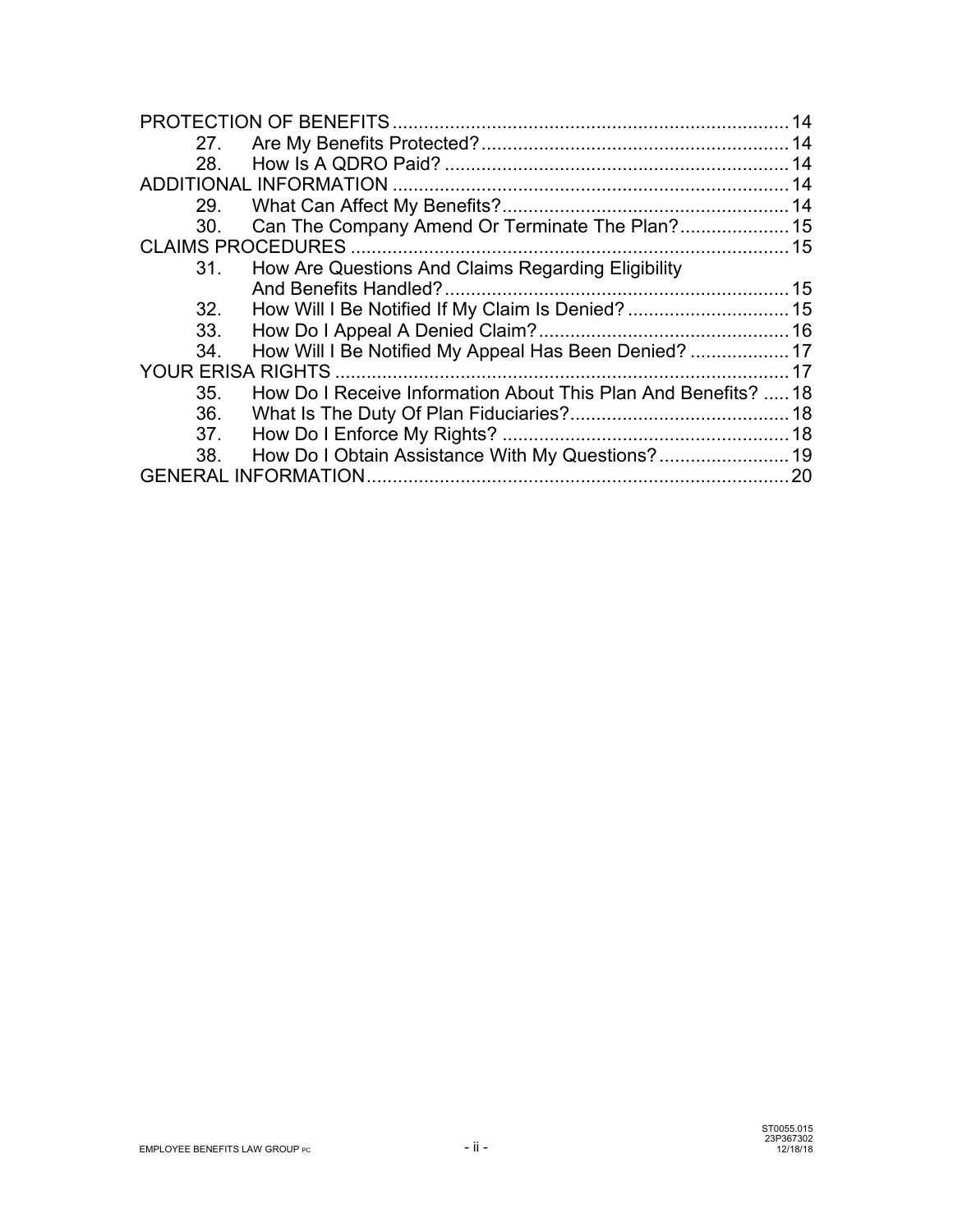#### **SUMMARY PLAN DESCRIPTION STRATEGIES TO EMPOWER PEOPLE EMPLOYEE STOCK OWNERSHIP PLAN**

#### **INTRODUCTION**

Strategies To Empower People, Inc. (Company) wishes to recognize your efforts in making it a success and to reward you with participation in the Strategies To Empower People Employee Stock Ownership Plan or "ESOP" that became effective as of January 1, 2018. The ESOP is a way for you to share in the Company's growth while accumulating retirement assets for your future. The ESOP is for the exclusive benefit of eligible employees and their beneficiaries. Contributions to the ESOP may be in the form of cash or Company stock. Any contributions to the ESOP will be invested primarily in Company stock. However, cash in the ESOP may be invested in savings accounts or other prudent investments.

This Summary Plan Description (SPD) describes the important features of the plan in non-technical language. It is intended to answer most of your questions about the plan and replaces all prior announcements about the plan. However, this SPD is just a summary and general description of the plan – it does not fully describe or summarize all of the provisions of the plan. The examples and illustrations do not reflect all facts that could impact your benefits under the ESOP.

The Company has a copy of the official plan document, which may be modified from time to time. It is available for your inspection. If you have questions or need a copy of the plan, please contact the Plan Administrator, which is the Administrative Committee (Committee). The Plan Administrator is responsible for the overall operation of the plan. The Plan Administrator has the right to make rules and decisions concerning the operation of the plan and eligibility for benefits, and to interpret the plan's provisions and any ambiguities.

If there is ever any conflict between the plan document and any statements made in this SPD, the plan document will control. No statements contained in this SPD or any summary of material modifications to this SPD constitute terms of the plan. All terms of the plan are in the plan document and any amendments to the plan document. Please remember that no employee of the Company – not even your supervisor – has any authority to bind the Company to any benefit or procedure that conflicts with the official plan document.

This SPD and the plan document do not confer any contractual right to any person either to become or to remain an employee of the Company.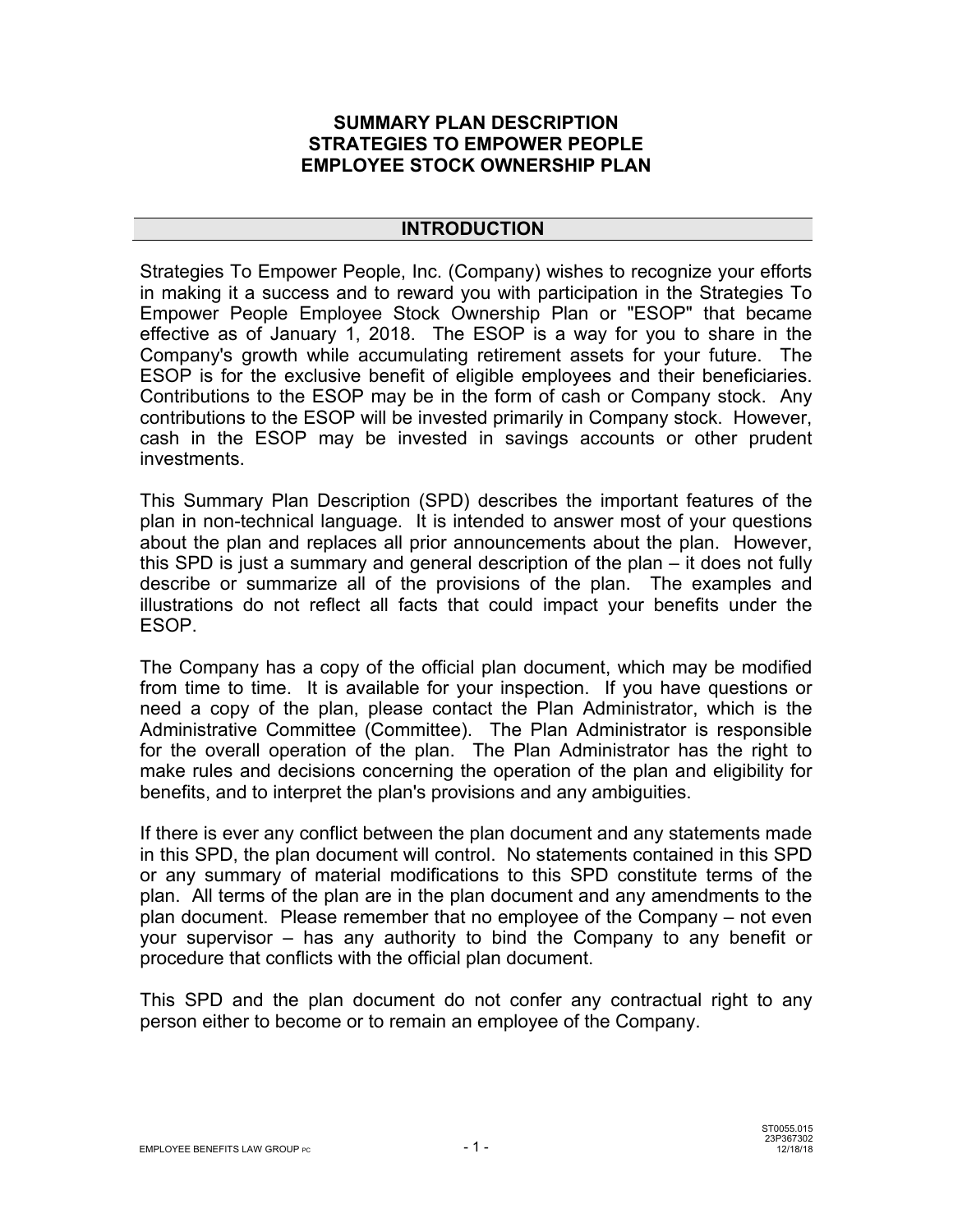#### **PLAN HIGHLIGHTS**

Here's an overview of how the ESOP works:

- If you were employed on December 31, 2018, worked at least 1,000 hours with the Company during the first plan year and were at least 21 years old, you automatically became a participant in the ESOP effective as of January 1, 2018. Otherwise, you are eligible to become a participant in the ESOP after you have attained age 21 and have completed one year of service with the Company during which you work at least 1,000 hours.
- When you become eligible, you will participate in the ESOP beginning on the first day of the plan year (January 1) in which you complete your first year of service. This is your entry date. You do not need to enroll.
- You do not contribute to this ESOP. Each year, based on the Company's financial performance, the Company determines if it will make a contribution to the ESOP.
- If you meet certain requirements during a plan year, you will share in the allocation of Company contributions for that plan year. The amount contributed to your account will be a portion of the Company's total contribution based on your eligible compensation as a percentage of total eligible compensation of all eligible ESOP participants.
- You are 100% vested if you leave the Company after reaching normal retirement age or because of death. Normal retirement age under the plan is age 65date.
- If you leave the Company before reaching normal retirement age, other than because of death, the vested percentage of your ESOP account is determined by your years of service with the Company after the ESOP began on January 1, 2018. Only the vested portion of your account will be distributed to you.
- Your vested account balance will be paid to you according to the ESOP plan document as described in the Distribution Of Your Account section of this SPD.

# **ELIGIBILITY AND ENTERING THE PLAN**

#### **1. When Am I Eligible To Participate In The ESOP?**

You are eligible to participate in the ESOP when you have attained age 21 and you have completed one year of employment beginning on your date of hire with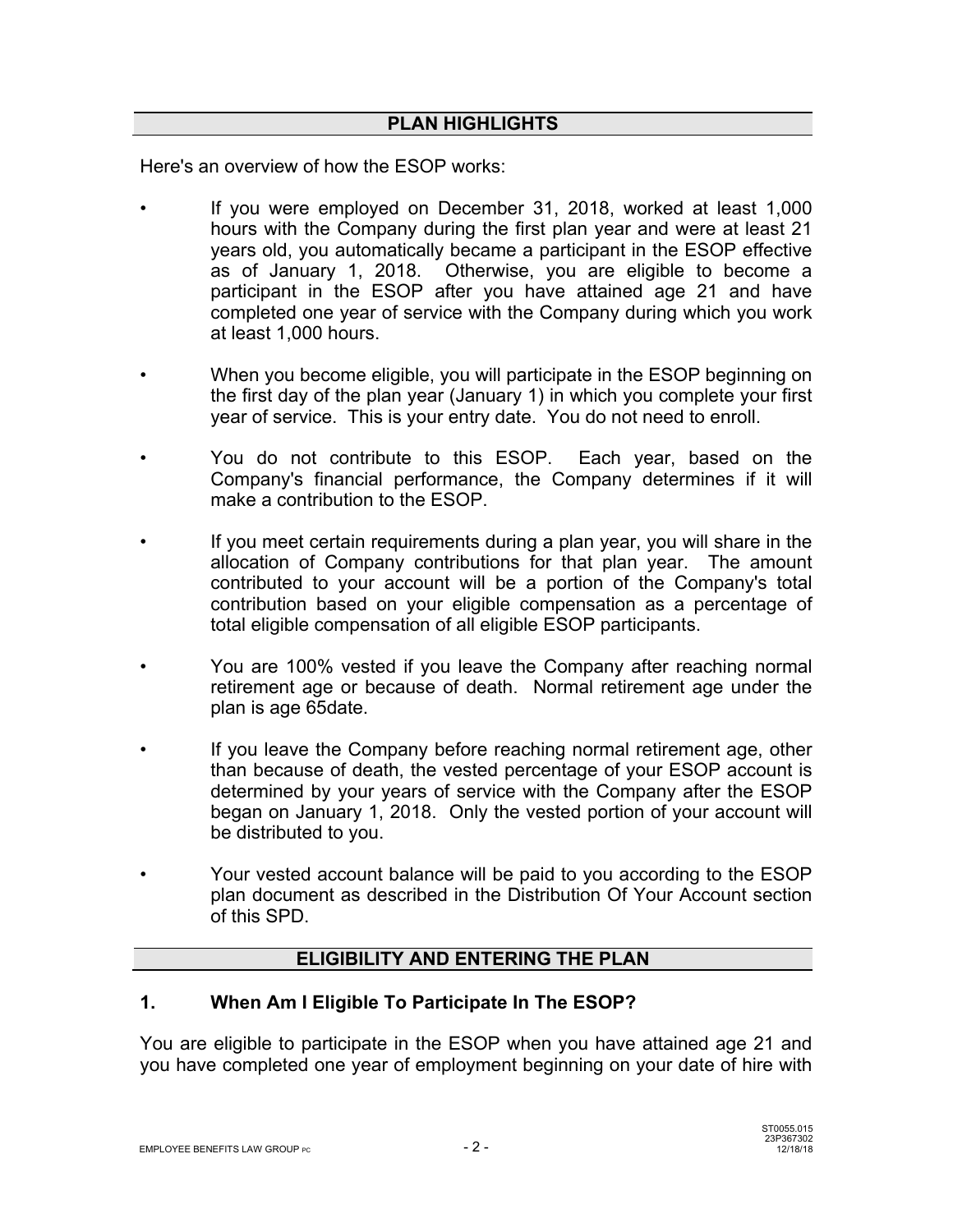the Company and are credited with at least 1,000 hours of service during that one year period. If you complete less than 1,000 hours of service in your first 12 months of employment with the Company, you can still qualify after you work at least 1,000 hours during any plan year, beginning with the plan year that includes the first anniversary of your date of hire.

For the ESOP's first plan year (ending December 31, 2018), any eligible employees who were employed by the Company on December 31, 2018 and worked at least 1,000 hours of service during the first plan year will enter the plan for the 2018 plan year.

However, you are excluded from the plan if you are a client of the Day Program Services, a collective bargaining unit employee, a leased employee or a nonresident alien with no U.S. source of income.

You will enter the plan on January 1 of the plan year in which you satisfy all of the eligibility requirements above. If you terminate employment prior to the last day of the plan year (or last day of the eligibility computation period, if earlier) you will not enter the plan.

*Example: Larry begins working for the Company on October 1, 2019. He works*  full time, which means he will have worked at least 1,000 hours during his first *year of employment (October 1, 2019 to September 30, 2020). Larry begins participating in the ESOP on January 1, 2020 provided he is still employed as an eligible employee as of September 30, 2020. However, to receive an employer contribution, he must satisfy the requirements in the "Contributions To Your Account" section of this SPD.*



### **2. When Am I Eligible If I Terminate Employment And I Am Later Rehired?**

If you were a participant in this plan when you terminated employment and you are rehired, you will again become a participant as of the date you are rehired as an eligible employee.

If you met the eligibility service requirements, but did not become a participant before you terminated employment, you will enter the plan on the later of (i) your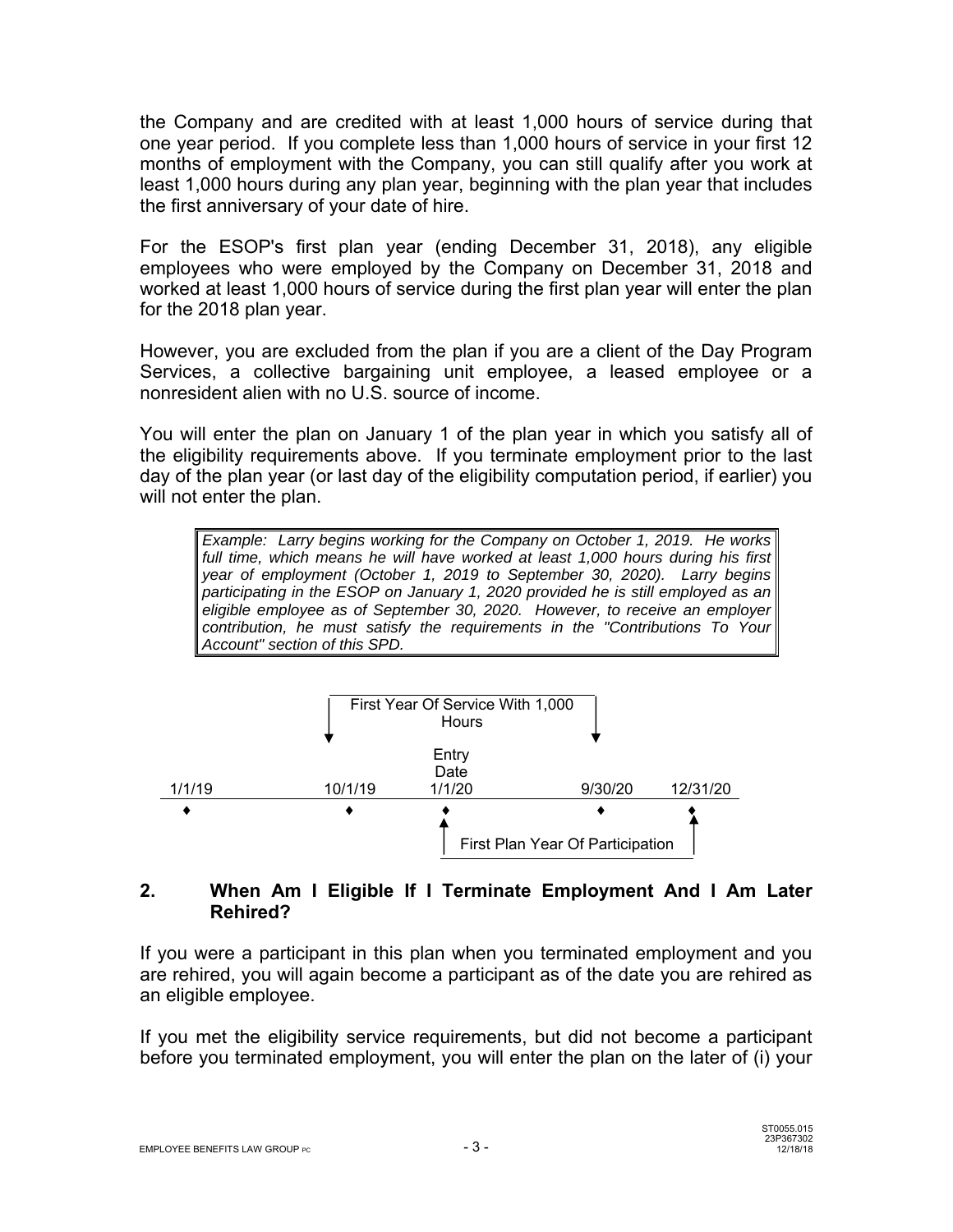rehire date or (ii) the date you would have become a participant if you had not terminated employment.

If you did not meet the eligibility service requirements to become a participant in this plan when you terminated employment and you return to employment with the Company after a one year break in service, you will be eligible for the plan after you satisfy the eligibility requirements. Your service prior to your termination of employment will not be counted for eligibility purposes, however, your eligibility computation period will be based on your original hire date.

If you did not meet the eligibility service requirements to become a participant in this plan when you terminated employment and you return to employment with the Company before a one year break in service, you will be eligible for the plan after you satisfy the eligibility requirements. Your eligibility computation period will be based on your original hire date. Your service prior to your termination of employment will be counted for eligibility purposes.

# **3. When Does My Participation In The ESOP End?**

You will cease to be an active participant in the ESOP on the date you terminate employment with the Company for any reason. You will no longer receive allocations of Company contributions unless one of the exceptions in the Contributions To Your Account section of this SPD applies. However, until you receive your distribution and, as long as you maintain an account balance, your account will still be credited with your share of investment gains and losses. When you receive your total distribution from the ESOP, you are no longer an ESOP participant for any purpose.

# **CREDITING SERVICE CREDITING**

# **4. What Counts As An Hour Of Service?**

An hour of service is an hour for which you are paid by the Company. Even if you are not at work, you may earn up to 501 hours of service per year for time when no duties are performed but for which you are paid by the Company for: approved vacations and holidays; sick and disability leave; layoff; jury duty; or approved leaves of absence, including military leave provided that you return to work for the Company within the time period set by law following discharge from military service. If a record of your actual hours worked is not available, you will be credited with 190 hours for each month of employment in which you work at least one hour during the month, if you are paid monthly; 45 hours a week if paid weekly; 95 hours semi-monthly if paid semi-monthly; or 10 hours a day if paid daily.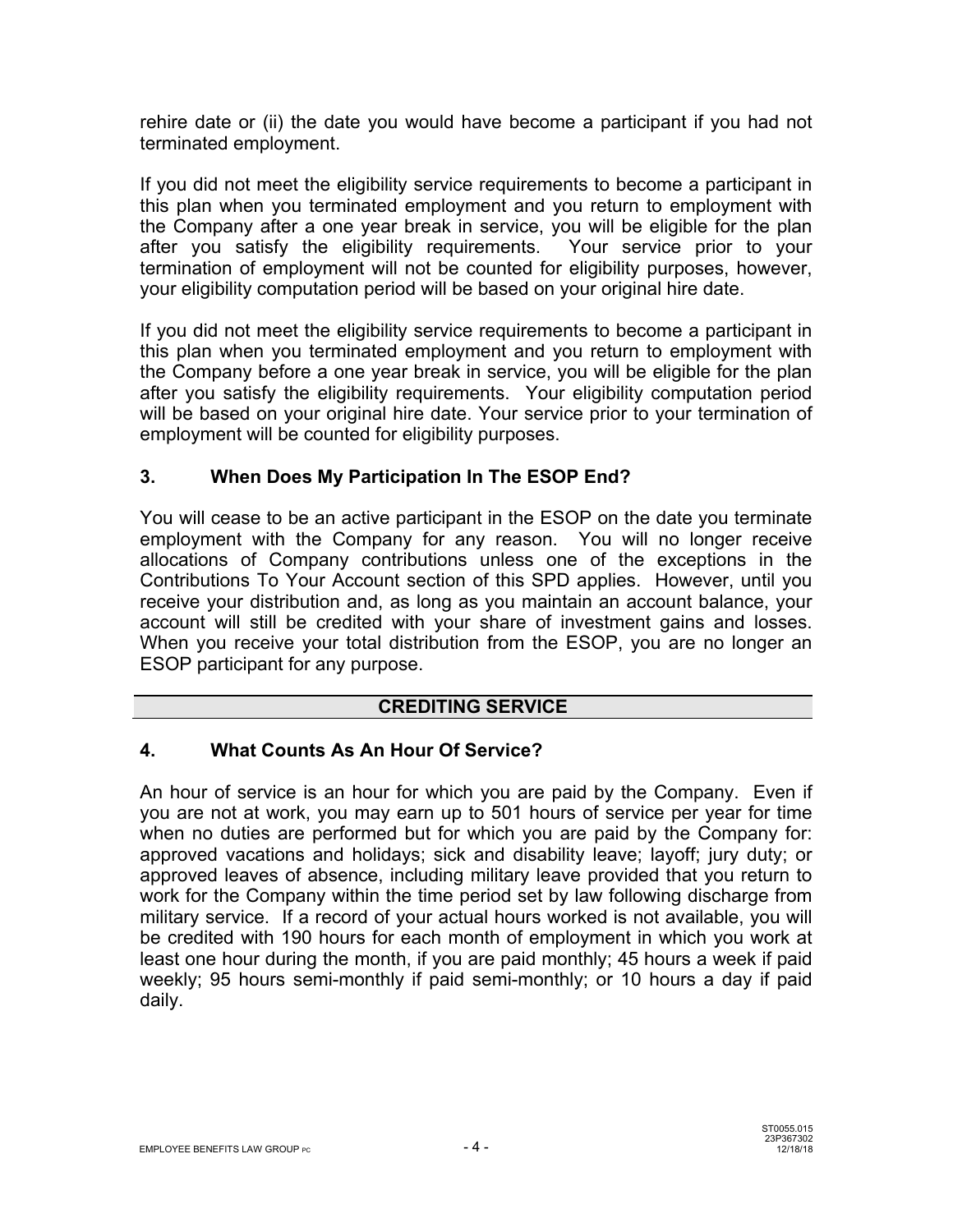# **5. What Is A Break In Service?**

A break in service is a plan year in which you are credited with less than 501 hours of service. You will be credited with up to 501 hours of service for time when no duties are performed but for which you are paid by the Company, if the hours are required to be credited to prevent a break in service.

#### **CONTRIBUTIONS TO YOUR ACCOUNT**

#### **6. How Are Employer Contributions Allocated To My Account?**

The Company may declare a discretionary amount to be contributed to the ESOP each plan year based on the Company's financial performance. A portion of the total contribution is allocated to your account if you are credited with at least 1,000 hours of service during the plan year and you are employed as an eligible employee on the last day of the plan year. However, the following special rules apply:

- **Termination After Normal Retirement Age:** If you terminate employment with the Company on or after reaching normal retirement age, you are not required to be an employee on the last day of the plan year, in which you terminate employment, and you will receive an allocation to your account if you are credited with at least 1,000 hours of service during the plan year.
- **Termination Because Of Death:** If you die while employed by the Company, you will receive an allocation to your account if you are credited with 1,000 hours of service during the plan year of your death.

If you are eligible for an allocation to your ESOP account for a plan year, your account is credited with a portion of the Company's total contribution to the ESOP for the plan year based on your compensation (limited to \$275,000 for the plan year beginning in 2018 and adjusted annually as a percentage of total compensation of all eligible ESOP participants for the plan year.

| Example: Suppose the Company's contribution for the plan year is \$200,000.        |           |                           |             |  |          |  |
|------------------------------------------------------------------------------------|-----------|---------------------------|-------------|--|----------|--|
| Larry's eligible compensation for the plan year is \$50,000. The total             |           |                           |             |  |          |  |
| compensation for all participants eligible to share in the Company's contribution, |           |                           |             |  |          |  |
| including Larry's, is \$1,000,000. Larry's share will be:                          |           |                           |             |  |          |  |
|                                                                                    |           |                           |             |  |          |  |
|                                                                                    | \$200,000 | $\boldsymbol{\mathsf{x}}$ | \$50,000    |  | \$10,000 |  |
|                                                                                    |           |                           | \$1,000,000 |  |          |  |

# **7. How Much Can Be Contributed To My Account?**

There is a limit on the total annual amount that may be contributed to your ESOP account and your account under any other retirement plan the Company may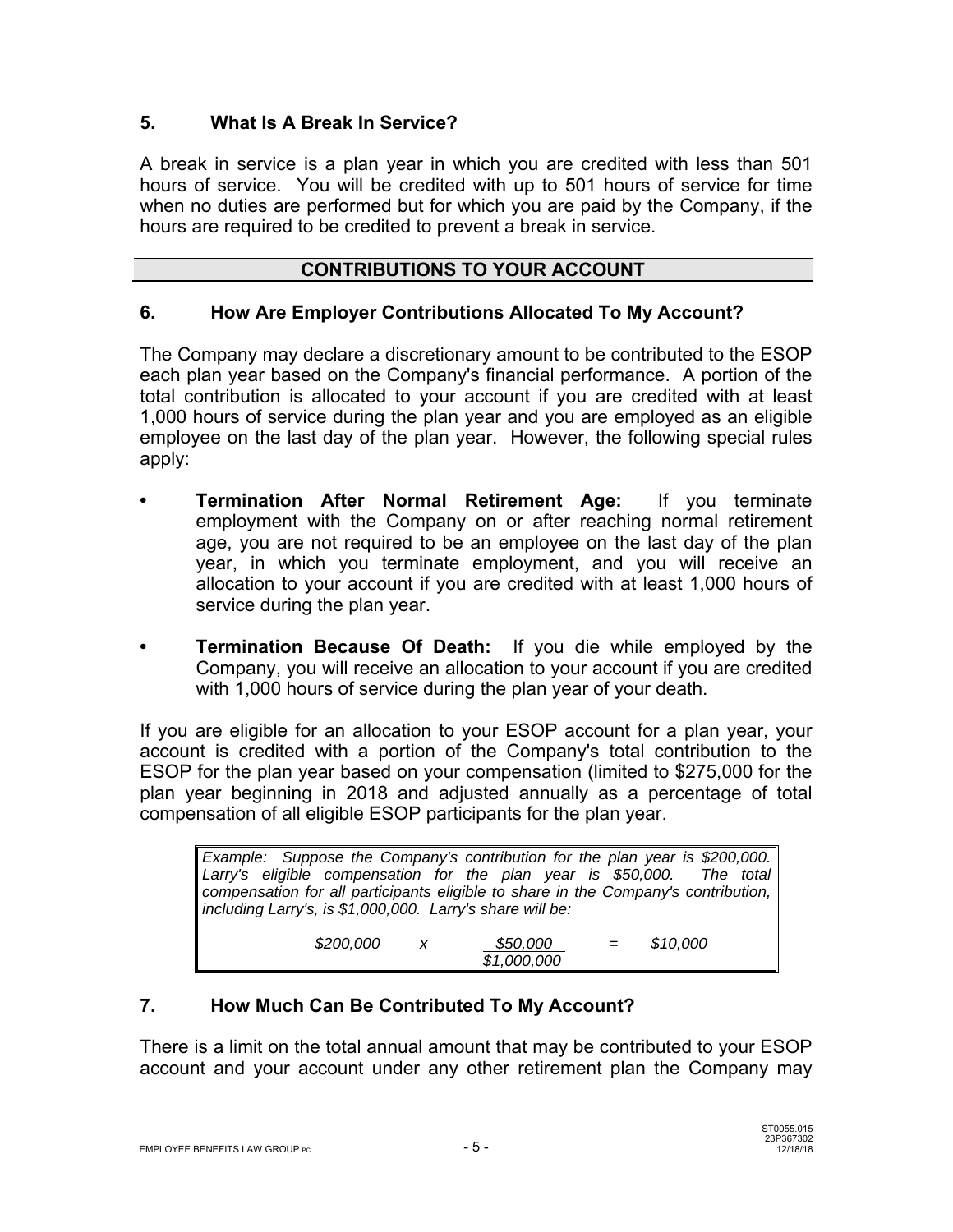have (such as a 401(k) plan). The total amount of contributions and forfeitures that are allocated to your accounts for any plan year cannot exceed the lesser of (i) 100% of your compensation for the plan year, or (ii) \$55,000 for 2018. This dollar amount may be changed in future years to reflect cost of living increases or changes in the law. This allocation limit does not apply to the amount of investment earnings that can be allocated to your account.

In addition, under certain circumstances, you may be entitled to a minimum allocation for any plan year in which the plan is considered "top heavy." Stated simply, a plan is top heavy if the value of account balances belonging to "key employees" exceeds 60% of the total value of all account balances for all employees. Key employees are generally certain officers and shareholders of the Company.

Contributions may also be limited for highly compensated employees. You will be notified if any of these limits apply to you.

# **8. Can Allocations To My Stock Account Be Limited?**

The Committee and the Trustees may be required by the terms of the plan to rebalance the ratio of cash and Company stock in participants' accounts. They may also cap stock allocations to certain participants who are (or may become) classified as "disqualified persons" under the Internal Revenue Code in order to maintain the tax qualified status of the plan as an ESOP. The Committee will notify you if your account will be rebalanced or capped.

# **9. How Are Contributions Invested?**

Contributions are held in a trust that has been established to hold Company stock and other ESOP assets. The trust is a separate legal entity. The Trustees have the responsibility to hold the trust's assets for the benefit of participants and their beneficiaries according to the terms of the written trust agreement that is part of the ESOP plan document.

The ESOP trust may borrow money to purchase Company stock. Contributions may be used by the ESOP to make payments on the loan.

All Company stock purchased with a loan is held in a "suspense account" and is released and allocated to participants' individual ESOP accounts as the loan is paid. The stock that is released for a year is allocated among participants eligible to share in the Company's contribution for the year.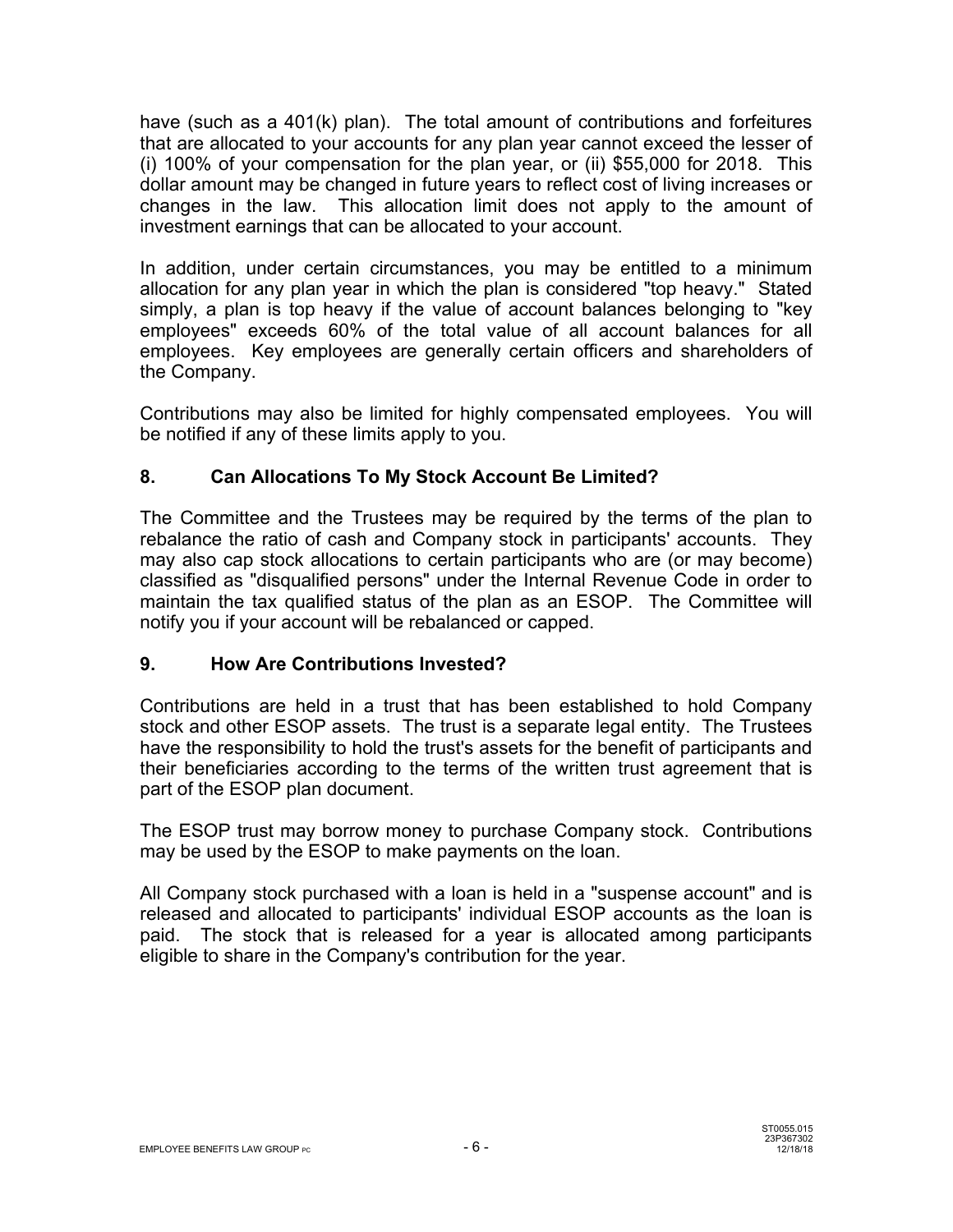*Example: Your allocated share of Company stock that is released based upon employer discretionary contributions is determined by the following fraction:* 

| Number Of Shares Of          | х | <b>Your Compensation</b>         |
|------------------------------|---|----------------------------------|
| Company Stock Released       |   | <b>Total Compensation Of All</b> |
| <b>From Suspense Account</b> |   | Eligible Participants            |

#### **10. What Is The Value Of My Account?**

Contributions made by the Company to the plan are deposited into the trust and then allocated to individual participant accounts. The value of your account is determined by the contributions allocated to your account and any investment gains or losses in your account. After the end of each plan year, the Committee will send you a statement that shows how much Company stock or cash is in your account, the balance of your account as of the previous valuation, and your vested percentage of your account. The Company will also notify you each plan year of your share of contributions and forfeitures from terminated employees that have been allocated to your account.

*Because the trust may have losses as well as gains, your benefit is limited to the*  fair market value of the vested amount in your account as of the most recent *valuation date. The fair market value of Company stock in the ESOP is determined each year by the Trustee based on a valuation prepared by the ESOP's independent appraiser. There is no guarantee that any specific amount will be paid to you.*

Expenses incurred by the plan as a result of processing elections relating to your account may be charged directly against your account balance. These expenses include, but are not limited to, distribution processing and fees incurred by the trust as a result of a domestic relations order involving your account.

#### **VESTING**

#### **11. What Is Vesting?**

Contributions to your ESOP account belong to you after you earn a vested (nonforfeitable) right to them. Your vested interest in your account is the percentage of your account that you have earned. You are vested in your account according to your number of years of service at the Company.

#### **12. How Do I Vest In My Account?**

You will automatically become 100% vested in your account if you are employed by the Company when you

• Reach normal retirement age; or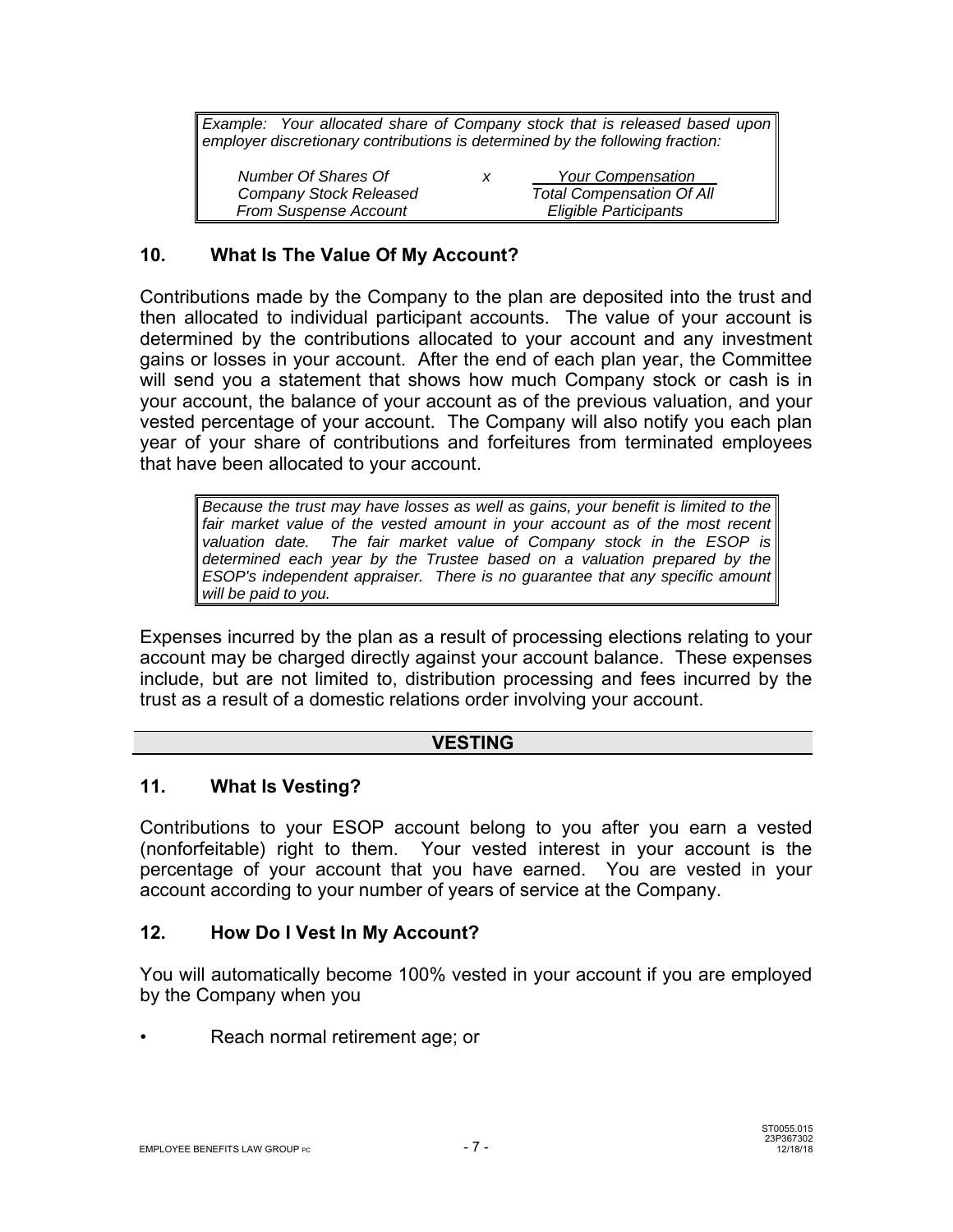• Die.

The vested interest in your account at any time prior to normal retirement age or death will be determined under the vesting schedule below.

| <b>Years Of</b><br><b>Service</b> | <b>Percent</b><br><b>Vested</b> |  |  |
|-----------------------------------|---------------------------------|--|--|
| Less than 2                       | 0%                              |  |  |
| 2                                 | 20%                             |  |  |
| 3                                 | 40%                             |  |  |
|                                   | 60%                             |  |  |
| 5                                 | 80%                             |  |  |
| 6 or more                         | 100%                            |  |  |

# **13. How Are Years Of Service Counted For Vesting?**

You are credited with a year of service for purposes of vesting for every plan year in which you have completed 1,000 hours of service. You will not be credited with years of service for service with the Company before the effective date of this plan for purposes of vesting.

# **14. What Happens To My Non-Vested Account?**

If your employment with the Company ends before you are 100% vested, you will forfeit the non-vested portion of your account on the earlier of the last day of the plan year in which you either (i) receive a total distribution of the entire vested portion of your account or (ii) incur five consecutive one year breaks in service. If you have no vested interest in your account when you terminate employment, your account will forfeit on the last day of the plan year in which you terminate. Forfeitures may be used to pay administrative expenses. Any remaining forfeitures are allocated with Company contributions to other participants' accounts.

### **15. How Are Years Of Service Counted For Vesting If I Terminate Employment And I Am Later Rehired?**

If you terminate employment and are rehired before you have five or more consecutive one year breaks in service, your years of service before and after you are rehired will be counted for vesting.

If you had a vested interest in all or a portion of your account and you are rehired after you have five or more consecutive one year breaks in service, your years of service prior to reemployment will be counted for vesting when you complete a year of service after your rehire date. However, your years of service following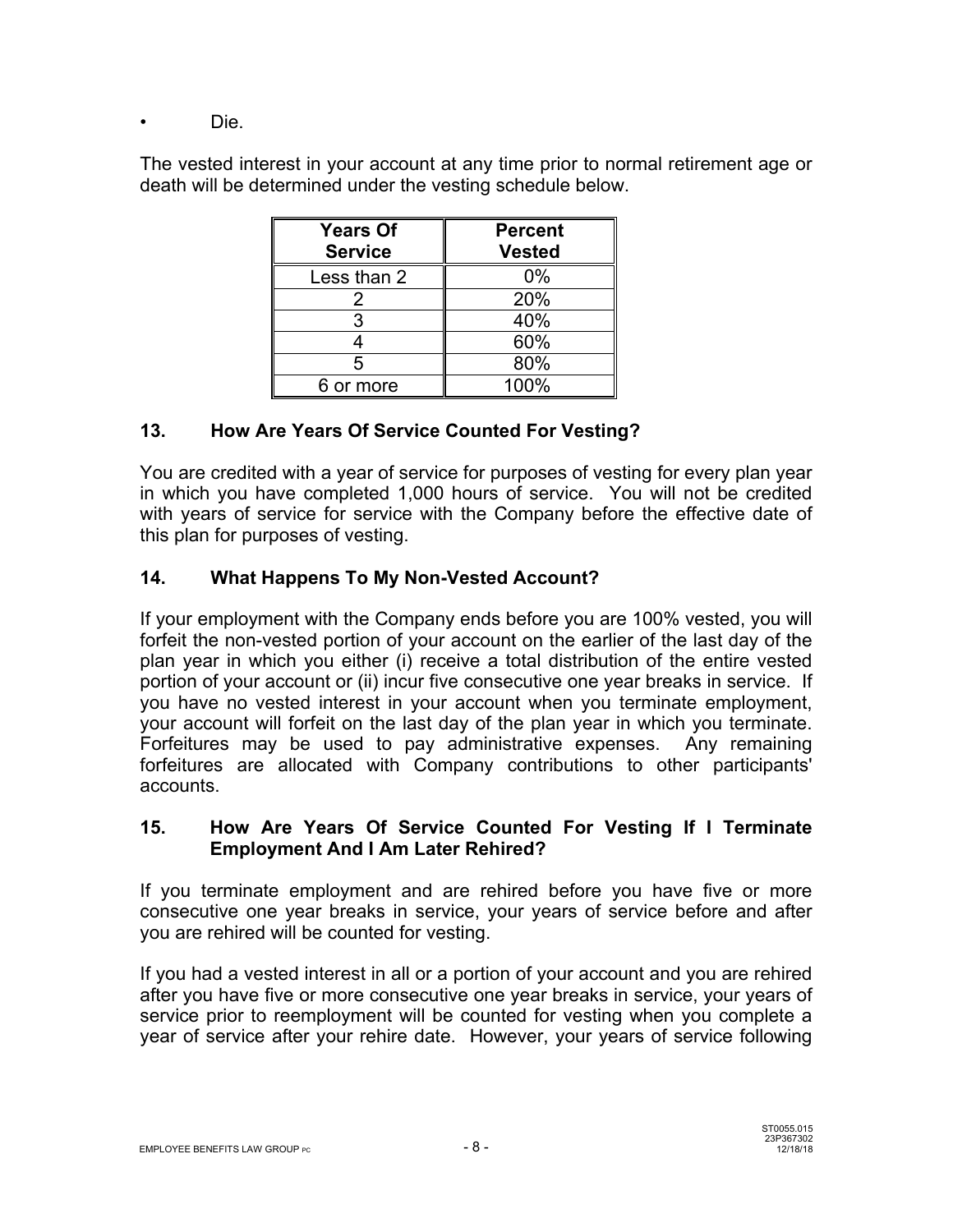reemployment will not increase your vesting for contributions made to your account before you terminated employment.

If you did not have a vested interest in your account and you are rehired after you have five or more consecutive one year breaks in service, your years of service prior to reemployment will not be counted for vesting.

# **DISTRIBUTION OF YOUR ACCOUNT**

# **16. How Will My Vested Account Be Distributed?**

Except as provided below in this article, if your vested ESOP account balance (other than your profit sharing account, if any) is not over \$5,000, the entire amount of your vested ESOP account will be distributed in a single sum and the timing for receiving your payment is addressed in the questions below. You must consent to any distribution that exceeds \$5,000 if it is paid before you reach normal retirement age.

If your vested ESOP account balance (other than your profit sharing account, if any), does not exceed \$1,000, it may be paid to you without your consent. If your vested ESOP account balance (other than your profit sharing account, if any) is over \$1,000 but does not exceed \$5,000 and you do not consent to a distribution of your account, or do not instruct the Committee to roll your account over to an individual retirement account (IRA) or another qualified retirement plan, your entire vested account may be rolled over to an IRA by the Committee. The Committee will provide you with information regarding the IRA provider and the investment product for the IRA when distribution information is sent to you after termination of your employment.

If your vested ESOP account balance (other than your profit sharing account, if any) is over \$5,000, the distribution of the vested portion of your account will be made in substantially equal annual payments over five years.If your account balance exceeds \$1,105,000 for 2018, the payments will be made over five years, plus one additional year (but not more than five additional years) for each \$220,000 for 2018 (or fraction thereof) by which the balance exceeds \$1,105,000 for 2018. These dollar figures are indexed for inflation annually.

The timing for receiving your payments will differ based on the reason for your termination, (i.e., disability, death, normal retirement age, and other) which are described in the questions below.

# **17. When Will My Account Be Distributed If I Retire?**

If you terminate employment with the Company after attaining normal retirement age, you are eligible to begin receiving your vested ESOP account not later than one year following the end of the plan year in which you terminate.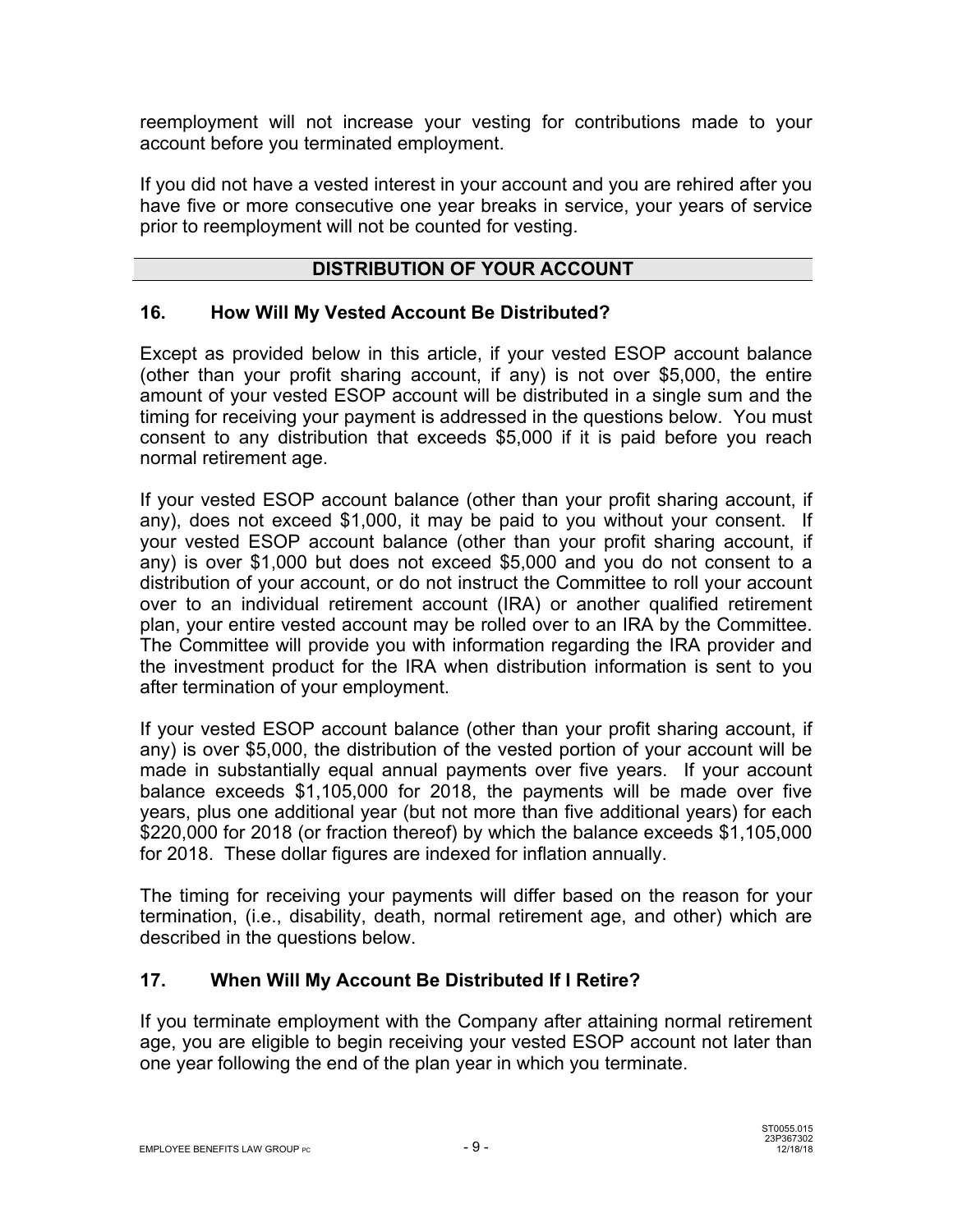If you continue working after normal retirement age, you cannot receive a distribution until you terminate your employment with the Company. Your undistributed account balance will continue to increase or decrease in value until your distribution is complete.

You must start taking mandatory distributions no later than the April 1 following the year in which you attain age 70-1/2 if you are no longer an employee of the Company at that time or if you are a more than 5% owner of the Company with respect to the plan year ending in the calendar year in which you attain age 70-1/2.

*Example: Larry retires from the Company on July 1, 2020 after reaching normal retirement age. The plan year ends on December 31, 2020. As soon as the valuation of the ESOP is completed for the December 31, 2020 plan year, Larry can begin to receive a distribution of his account.*

# **18. When Will My Account Be Distributed If I Become Disabled?**

If you terminate employment due to disability (as defined in the plan), you are eligible to begin receiving your vested ESOP account not later than one year following the end of the plan year in which your employment with the Company terminates because of disability. To be considered totally and permanently disabled under the plan, you must suffer a physical or mental condition that qualifies you for total and permanent Social Security disability benefits.

# **19. When Will My Account Be Distributed If I Die?**

Your beneficiary or beneficiaries are eligible to begin receiving your vested ESOP account not later than one year following the close of the plan year in which your employment with the Company terminates because of your death.

# **20. Who May Be My Beneficiary?**

You may name anyone you wish as your beneficiary. You may even designate more than one beneficiary. However, if you are married, your spouse is automatically your beneficiary. If you are married and you wish to designate a beneficiary other than your spouse, your spouse must consent to the designation in writing and their signature on the consent form must be witnessed by a Committee member (a plan representative) or by a notary public.

Be sure to keep the name of your beneficiary up to date. You may want to change your beneficiary if you marry or divorce. If you have designated your spouse as the beneficiary under the plan, such designation shall be deemed to have been revoked in the event of your divorce unless you designate your ex-spouse as your beneficiary by a new designation signed by you and delivered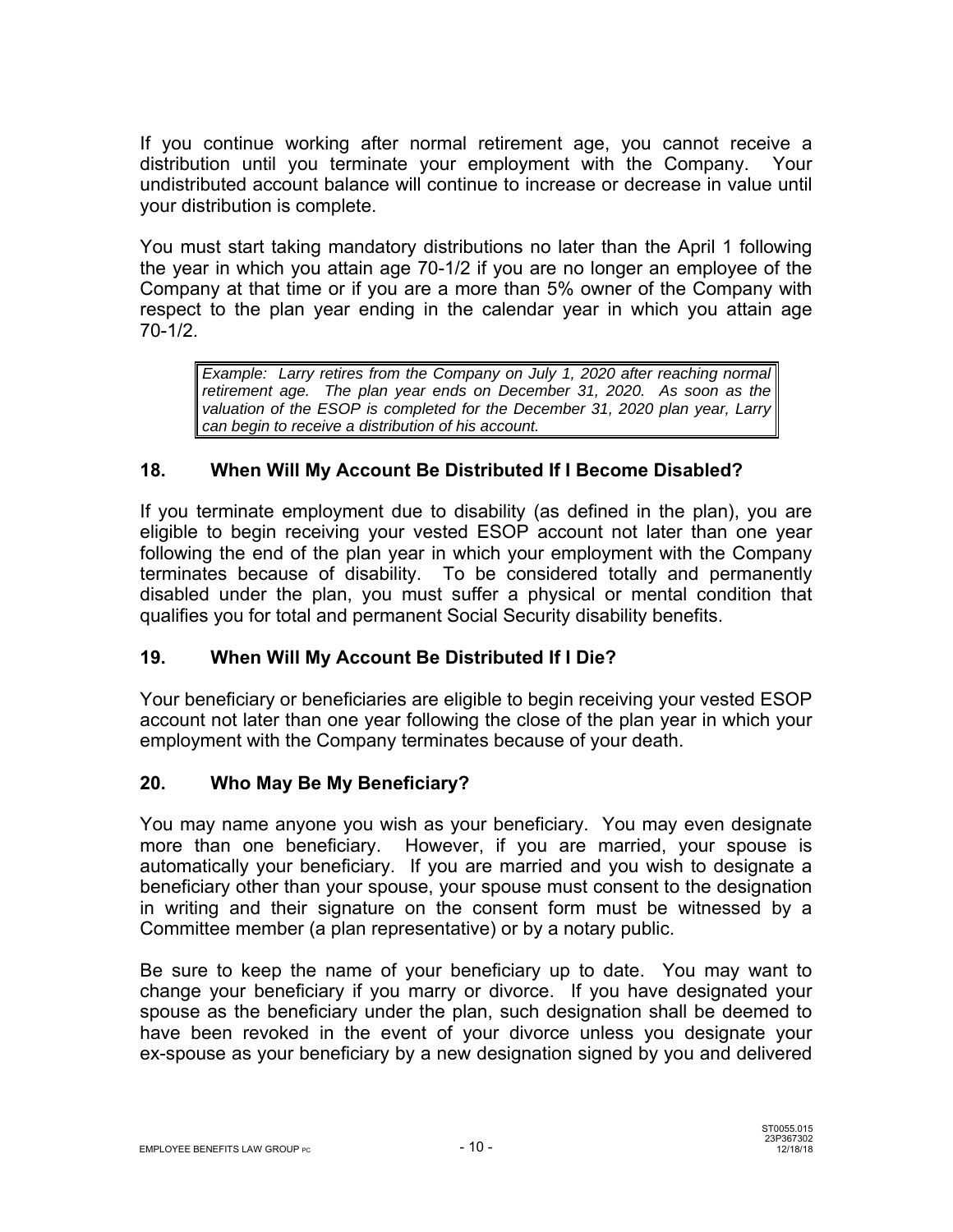to the Plan Administrator after your divorce becomes final and prior to your death. Beneficiary designation forms are available from the Plan Administrator.

If you die without naming a beneficiary, the Plan Administrator will pay your vested benefit (if any) to the first survivor(s) on the following list:

- Your spouse
- Your children in equal shares
- Your parents in equal shares
- Your heirs

### **21. When Will My Account Be Paid If I Terminate For Reasons Other Than Death, Disability Or Normal Retirement?**

If your employment with the Company ends for any reason other than death or disability (as defined in the plan document) and before attaining normal retirement age, and your account balance does not exceed \$5,000, you will begin to receive the vested portion of your ESOP account as soon as administratively feasible after the end of the plan year in which your employment ends. If your account balance exceeds \$5,000, you will begin to receive the vested portion of your ESOP account during the sixth plan year following the plan year in which you leave employment with the Company.

*Example: Lori (who has not reached normal retirement age) terminates her employment with the Company in order to take a job elsewhere on September 30, 2020. The plan year ends on December 31, 2020 and Lori's vested account balance exceeds \$5,000. Lori is eligible to begin receiving a distribution of the vested portion of her account as soon as administratively feasible after January 1, 2026, but before December 31, 2026.* 

In no event will the distribution of your account due to termination of your employment begin later than 60 days after the end of the plan year in which you reach normal retirement age and in which occurs the tenth anniversary of your participation in the plan (or as soon as administratively feasible after the completion of the annual administration for the plan year).

#### **DIVERSIFICATION RIGHTS**

# **22. When Can I Diversify My Stock Account?**

When you have attained age 55 and completed 10 years of participation in the ESOP, excluding years prior to the plan becoming an ESOP) you will have the right to direct the plan to diversify a portion of the employer stock in your ESOP stock account into cash. A year of participation for diversification under the plan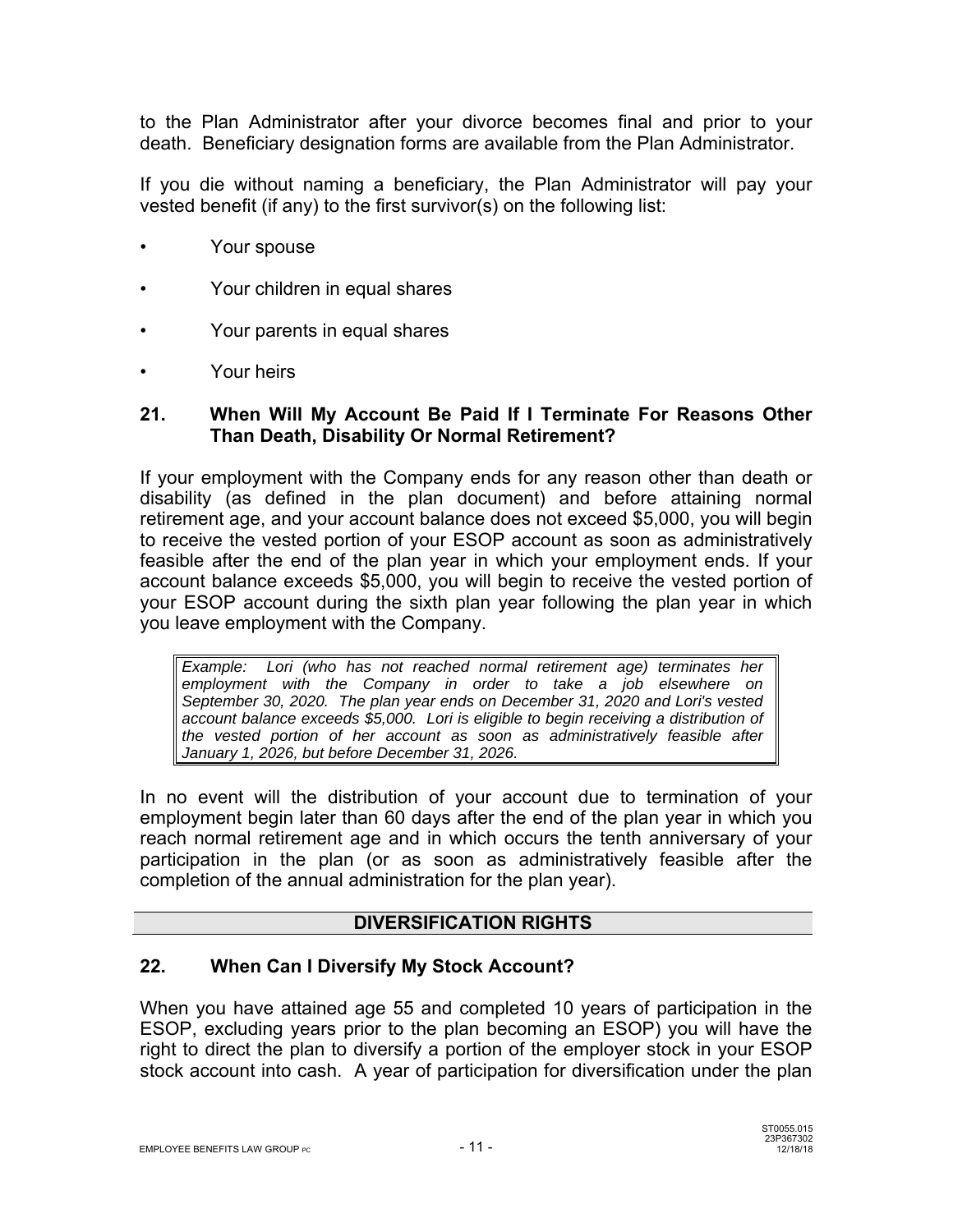will be credited for each 12-month period you are a participant in the plan, commencing on your original entry date into the plan, provided you are an Employee of the Company.

You have the right to make six annual diversification elections. You may elect in each of these years to diversify a cumulative amount of up to 25% of the stock in your ESOP account for the first five years and a cumulative amount of 50% in the sixth and final year. The amount eligible for diversification will be reduced by amounts paid to you as a result of your termination of employment.

# **23. How Do I Diversify My Stock Account?**

You will need to provide the Committee with your election, if any, in writing, within 90 days after the valuation is provided to you for the plan year to which the election applies. If you elect, the plan will either (i) distribute the portion of the account covered by the election in cash to you within 90 days of the last day of the period in which the election can be made or (ii) offer at least three investment options, in which you are authorized to direct the investments of your accounts which may be made available in another qualified plan maintained by the Company. Payments will be made in in the same manner as other payments are made under the "Stock Rights" section of this SPD.

# **HOW YOUR DISTRIBUTION IS TAXED**

# **24. Do I Have To Pay Taxes On My Distribution?**

When you receive payment from your account, income taxes will be withheld on any cash distributed from the plan. Withholding will not be made on any shares distributed from the plan. Regardless of your age, however, you (or your beneficiary who is your surviving spouse) may directly roll your distribution into an IRA, a Roth IRA, or another employer's qualified plan that is willing to accept a rollover contribution. By directly rolling over your distribution, you will avoid the mandatory 20% federal income tax withholding and continue to postpone payment of income tax. If the Trustees of the ESOP do not directly roll over or transfer your account balance to another qualified plan or IRA, withholding applies. In addition, if you do not roll over your distribution, you will also be subject to a 10% penalty tax unless:

- You are at least age 59-1/2;
- You terminated employment with the Company after you attained age 55; or
- The distribution is made because of death or disability.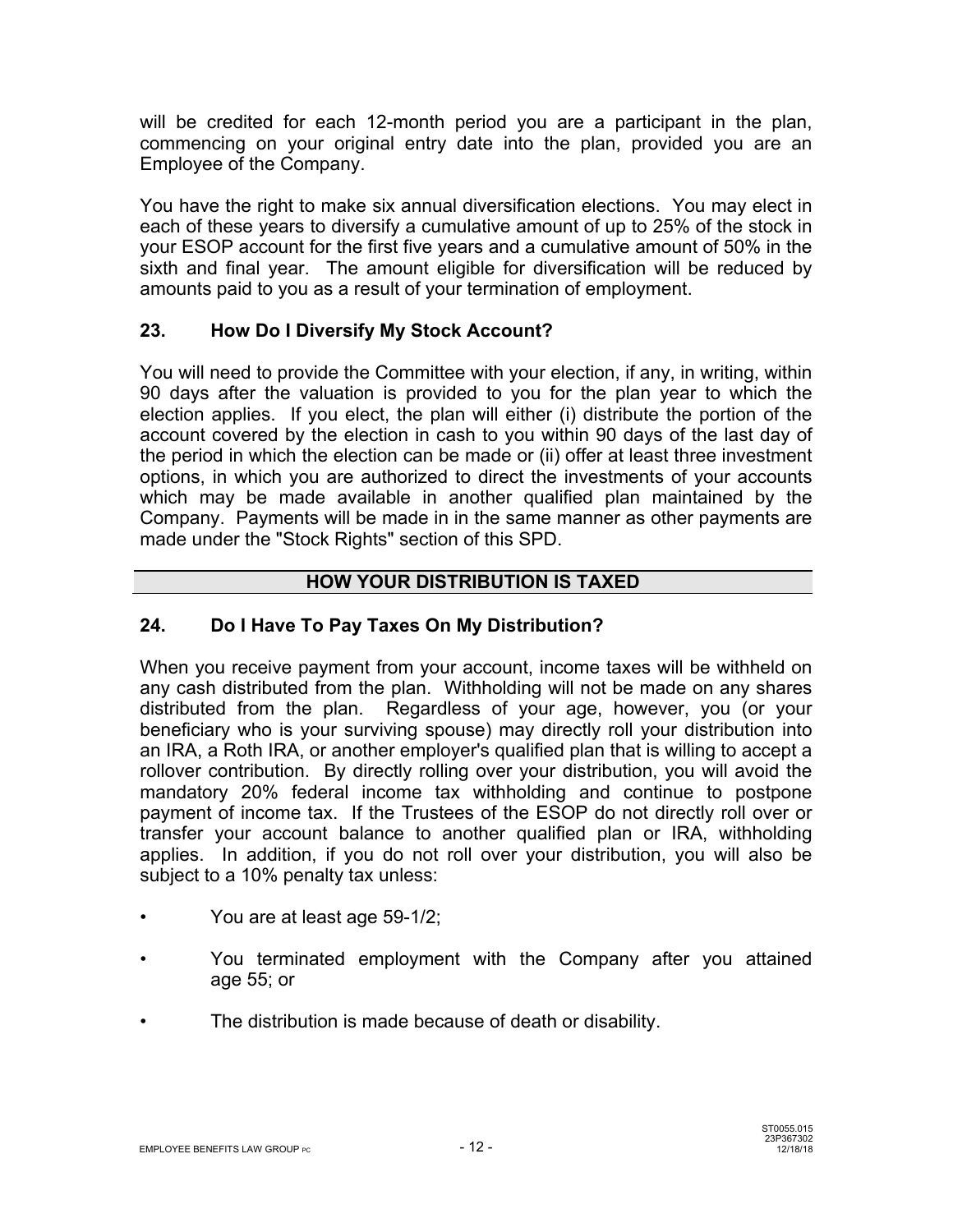A non-spouse beneficiary may directly roll over an eligible distribution only to an IRA or Roth IRA. Certain limitations may apply.

If a participant or beneficiary to whom a distribution should be made cannot be located after reasonable efforts by the Committee, the Committee may retain the benefit in the plan or direct that the benefit be rolled over to an IRA selected by the Committee on behalf of the missing participant or beneficiary, if the plan so provides.

*This is only a brief explanation of the applicable law and IRS rules and regulations as of the date this SPD is published since the federal tax laws frequently change. You will receive additional information at the time of your distribution. You should consult your tax advisor for guidance about current tax laws and to determine your personal tax situation before taking any distribution from the plan.* 

*The summary of the tax aspects of your distribution describes federal taxes only. Additional taxes and penalty taxes may apply under your State's tax laws.* 

# **STOCK RIGHTS**

# **25. Who Votes The Stock In My Account?**

The Company stock is voted by the Trustees in the best interest of the participants. In the case of shareholder approval of any corporate merger, consolidation, recapitalization, reclassification, liquidation, dissolution or sale of substantially all of the corporation's assets, you will be entitled to direct the Trustees how to vote those shares allocated to your account. Some of the Company stock in the plan, however, may not be allocated to the account of any participant at the time a vote is required, and some participants may fail to instruct the Trustee how to vote the stock in their accounts. The Trustees will vote the unallocated and uninstructed shares of Company stock in the best interest of the plan and the participants.

# **26. Will I Receive A Distribution In The Form Of Stock Or Cash?**

Because the Company has elected to be taxed as a subchapter S Corporation, the value of any shares of Company stock credited to your account when you become entitled to a distribution will be paid to you or your beneficiary in cash or in stock which will be immediately repurchased by the Company. If stock is repurchased, you will receive a cash payment from the Company for the stock.

The value of the stock in your ESOP account will be based on the stock's fair market value as determined by the plan's independent appraiser as of the valuation date immediately preceding your distribution.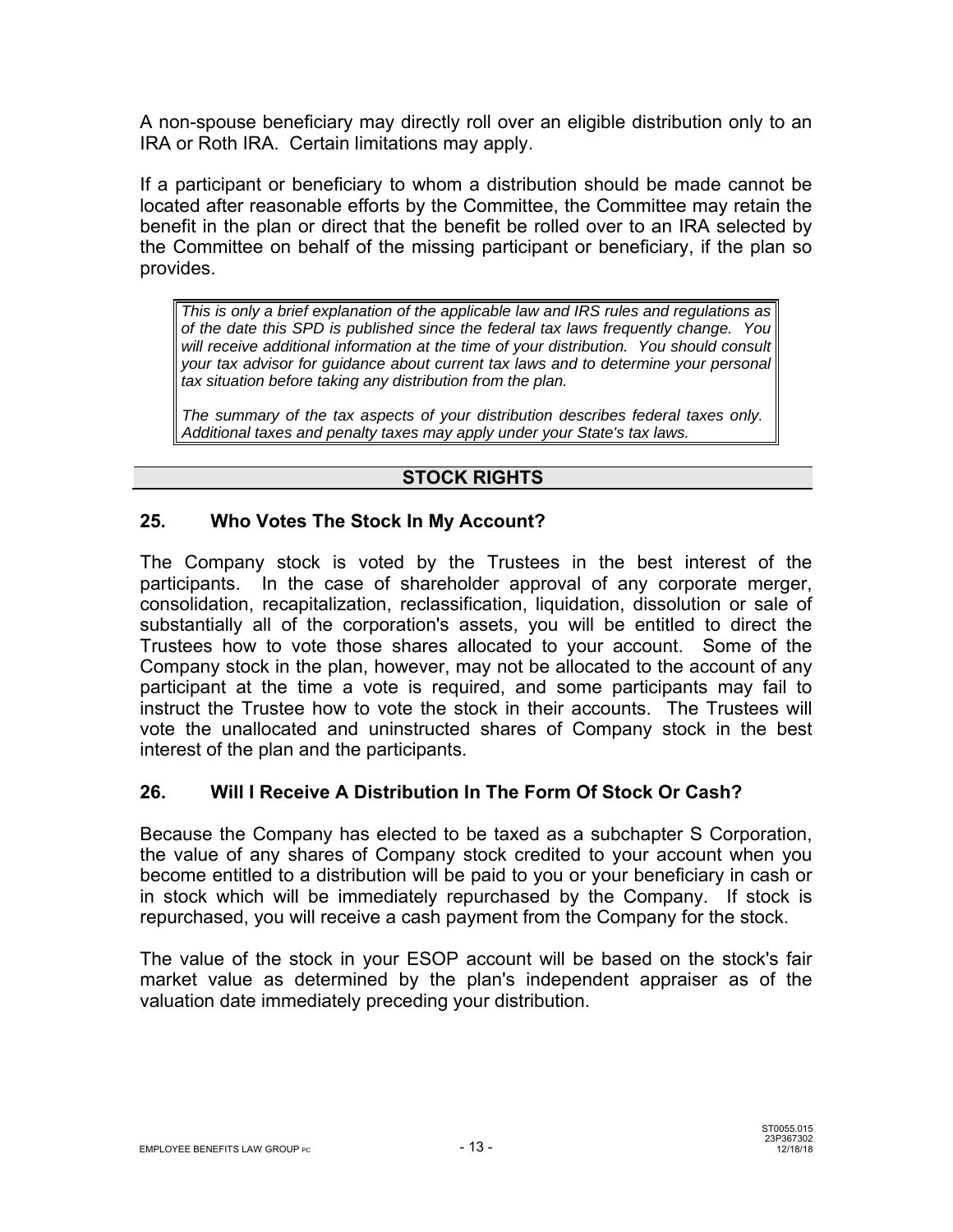### **PROTECTION OF BENEFITS**

### **27. Are My Benefits Protected?**

In general, your creditors cannot garnish or levy upon your account and you cannot sell, transfer, assign or pledge your account. However, if you and your spouse separate or divorce, a court can direct through a qualified domestic relations order (QDRO) that up to 100% of your account be transferred to another person (usually your ex-spouse or your children).

### **28. How Is A QDRO Paid?**

A QDRO may not require the plan to provide any type or form of benefit, timing, or any option not otherwise provided by the plan to a participant. A QDRO may not require the plan to make distributions to an alternate payee prior to the participant's termination of employment unless it is after the participant reaches age 50 and it is distributed as if the participant had terminated employment. The plan has a procedure for processing domestic relations orders and for determining whether a domestic relations order satisfies the requirements for being a QDRO. You can obtain a copy of the plan's QDRO procedures from the Committee, free of charge.

#### **ADDITIONAL INFORMATION**

#### **29. What Can Affect My Benefits?**

Benefits under the plan that might otherwise be payable to you or your beneficiary may be reduced or lost if:

- a. You terminate employment before you become a participant in the plan;
- b. You fail to complete at least 1,000 hours of service during a plan year;
- c. You are not employed on the last day of a plan year;
- d. Your account's investments do not perform as well as you had anticipated;
- e. You terminate employment before you become fully vested; or
- f. You fail to keep the Plan Administrator informed of address changes.

An agency called the Pension Benefit Guaranty Corporation (PBGC) guarantees vested benefits under certain types of pension plans in case of plan termination. Benefits under the ESOP are not guaranteed by the PBGC because the employee stock ownership plans are "defined contribution" plans that are not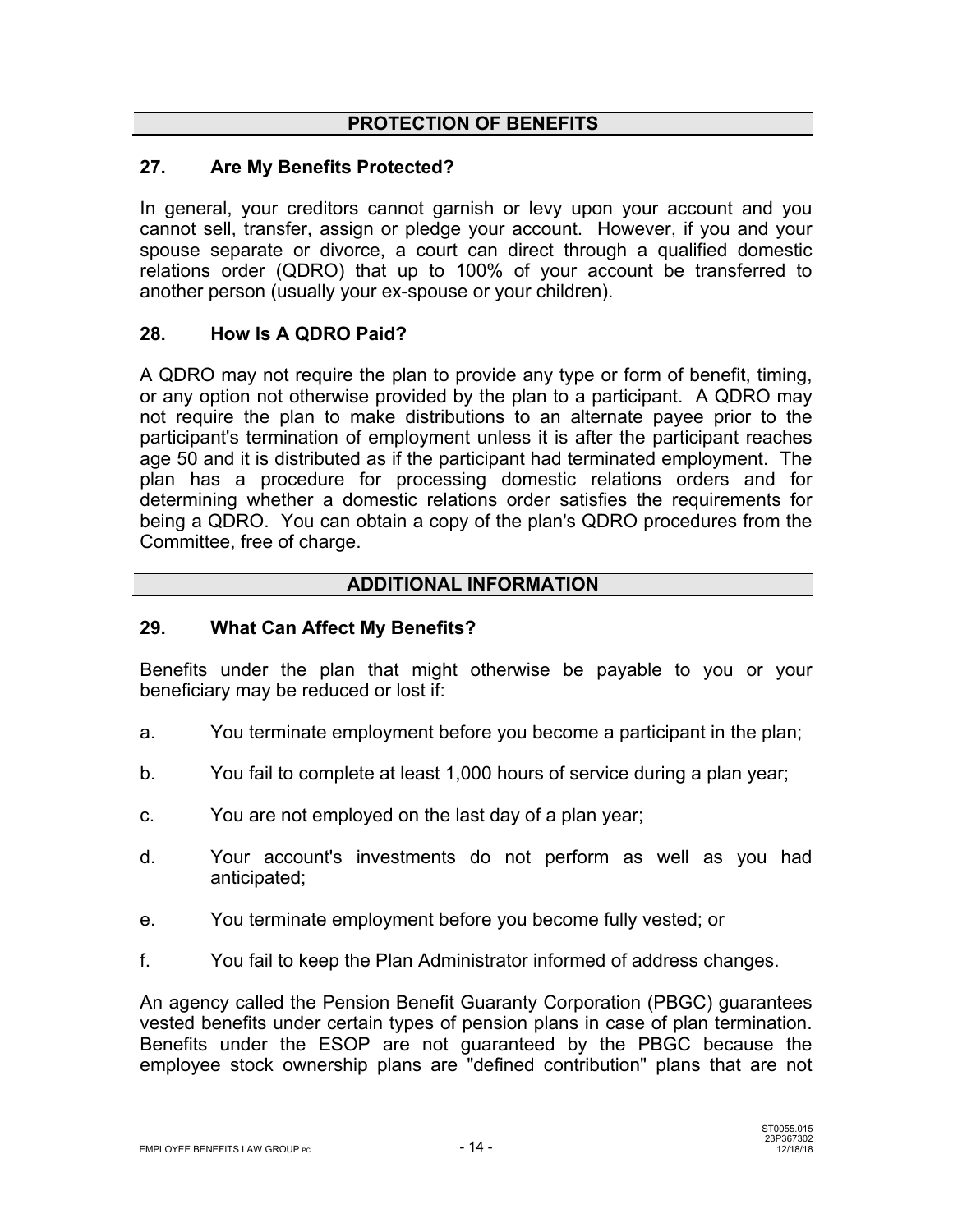regulated by the PBGC. A defined contribution plan is a retirement plan that provides each participant with an individual account. The benefits for the participant are based solely on employer contributions and any income, gains or losses in the trust, including annual valuations of the Company stock and plan expenses.

# **30. Can The Company Amend Or Terminate The Plan?**

The Company set up this plan for its employees and expects it will be able to continue to make contributions. However, the Company has the right to change or terminate this plan at any time so long as the plan is not changed in any way that would reduce the benefits you have already earned under the plan. For example, the Company is permitted to amend the plan to eliminate a single sum distribution option and only distribute shares of Company stock in installments.

If the plan is terminated, you will become 100% vested in your account. After termination, the Trustee will pay the benefits as directed by the Committee.

### **CLAIMS PROCEDURES**

### **31. How Are Questions And Claims Regarding Eligibility And Benefits Handled?**

You or your designated beneficiaries have the right to make a claim with the Plan Administrator (that is, the Committee) for benefits under the plan. The Committee has absolute discretion to determine participants' and beneficiaries' rights to benefits under the plan. All benefit claim decisions will be made in accordance with the terms of the plan document and the plan terms will be applied consistently to all claimants.

A participant or a beneficiary can initiate the benefit claim process by requesting, in writing, a claim form from the Committee. A claim shall not be deemed to be filed for the timing purposes of these claims and appeals procedures, however, until all necessary claim forms, which shall be supplied by the Committee, are completed and submitted to the Committee. A claim will be considered submitted if it is delivered to a member of the Committee directly. A participant or a beneficiary may choose to have an authorized representative act on his or her behalf in pursuing a benefit claim or an appeal of a benefit denial.

# **32. How Will I Be Notified If My Claim Is Denied?**

If your claim is wholly or partially denied, the Committee will provide you with a notice of denial stating:

The specific reason(s) for the denial;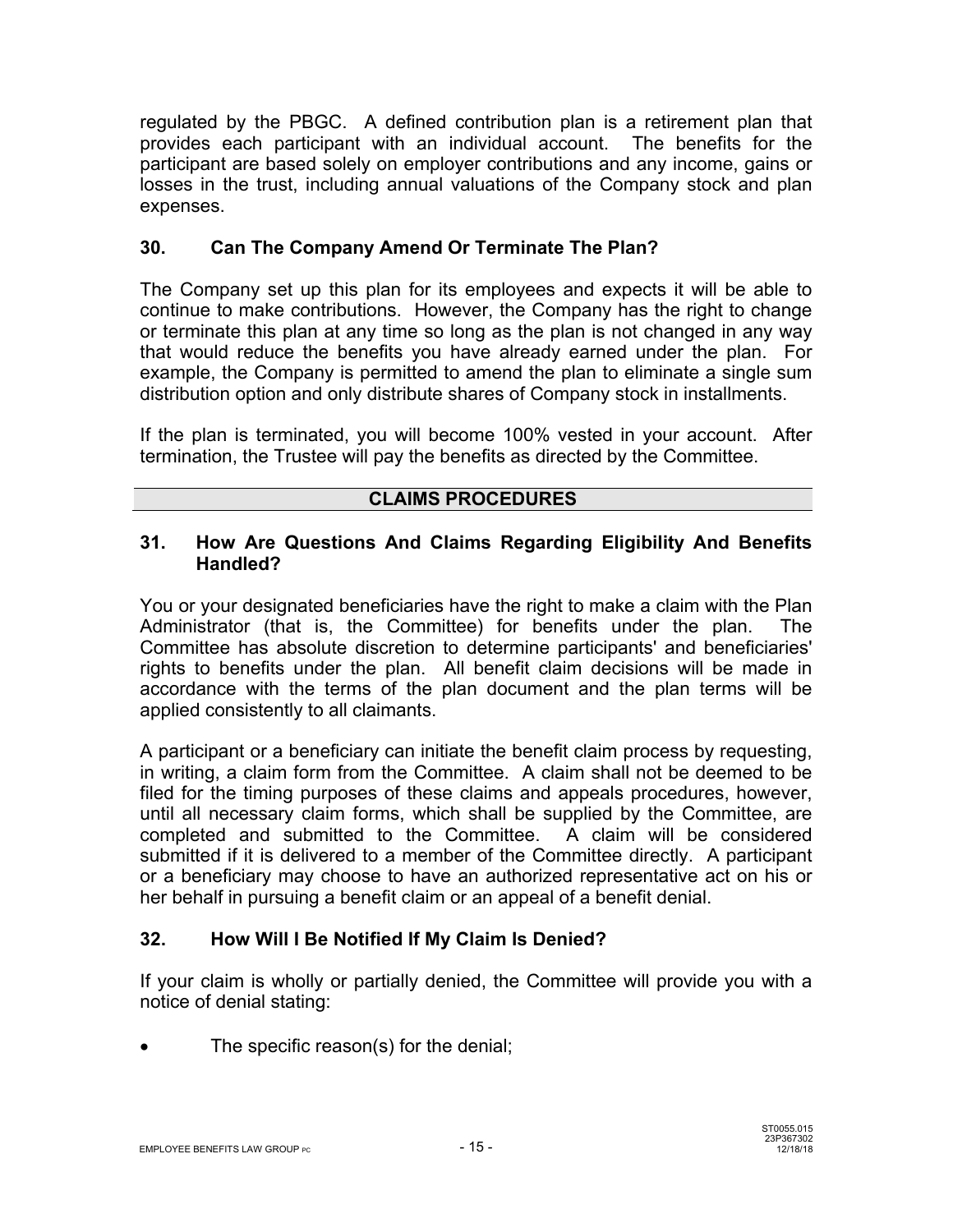- Specific references to the plan provisions on which the denial is based;
- A description of any additional material or information necessary for you to perfect the claim with an explanation of why such material or information is necessary; and
- Appropriate information as to the steps to be taken if you wish to appeal the denial decision, including the time limits under the procedures and a statement regarding your right to bring a civil action under ERISA section 502(a) following the denial of your second level appeal.

The notice of denial will be given no later than 90 days after the claim is filed, unless circumstances require an extension of time for processing the claim. If an extension is required, written notice will be given to you within 90 days of the date the claim was filed. This notice will state the circumstances requiring an extension of time and the date by which a decision on the claim can be expected. This decision date will be no more than 180 days from the date the claim was filed. If no notice of denial is provided, as described above, you may appeal the claim as though the claim had been denied.

# **33. How Do I Appeal A Denied Claim?**

If a claim for benefits has been denied in whole or in part by the Committee, the claimant may file an appeal for a review of the denial. The request for a review must be in writing and submitted to the Committee within 60 days after receipt of the notice of denial. The appealing claimant may:

- Request a review upon written application to the Committee;
- Request copies of all documents, records and other information relevant to the benefit claim free of charge (a document is considered relevant to the claim if it (i) was relied upon in making the benefit decision, (ii) was submitted, considered or generated in the course of making the benefit decision, regardless of whether it was relied upon in making the decision, or (iii) demonstrates compliance in making the benefit decision with the requirement that the benefit decision must follow the terms of the plan and be consistent when applied to all claimants with similar claims); and
- Submit issues and comments in writing, as well as any further documents, records or information.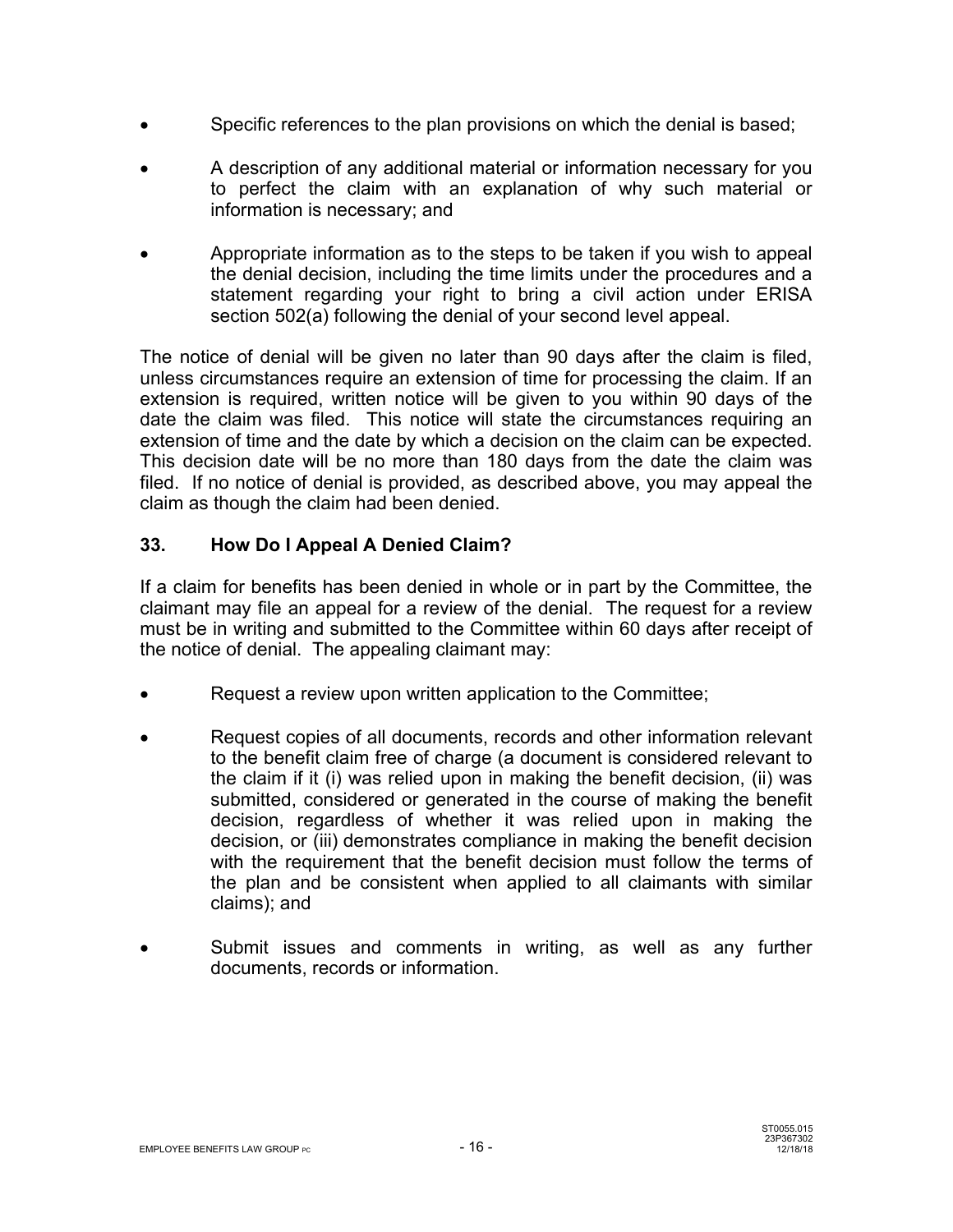# **34. How Will I Be Notified My Appeal Has Been Denied?**

If a claims appeal is wholly or partially denied, the Committee will provide you with a notice of denial stating:

- The specific reason(s) for the denial;
- Specific references to the plan provisions on which the denial is based;
- A statement that you are entitled to receive copies of all documents, records and other information relevant to the appeal of benefit denial, upon request and free of charge (a document is considered relevant to the appeal if it (i) was relied upon in making the benefit decision, (ii) was submitted, considered or generated in the course of making the benefit decision, regardless of whether it was relied upon in making the decision, or (iii) demonstrates compliance in making the benefit decision with the requirement that the benefit decision must follow the terms of the plan and be consistent when applied to all claimants with similar claims); and
- A statement regarding your right to bring a civil action under ERISA section 502(a) now that your final appeal was denied.

The notice of denial shall be given no later than 60 days after the request for review of the appeal is filed unless circumstances require an extension of time for processing the appeal. If an extension is required, written notice shall be furnished to you within 60 days of the date the appeal was filed stating the circumstances requiring an extension of time and the date by which a decision on the claim can be expected, which will be no more than 120 days from the date the appeal was filed. The review on appeal will consider all comments, documents, records and other information submitted by you, without regard to whether such information was submitted or considered in the initial benefit denial.

A claimant may not file suit for a denied claim unless and until the claimant has exhausted the administrative procedures summarized above (i.e., file a claim with the Committee, appeal a denied claim, and receive a denial on appeal). A claimant may commence no legal action more than three years after the final decision denying the claim.

# **YOUR ERISA RIGHTS**

As a participant in the ESOP, you are entitled to certain rights and protections under the Employee Retirement Income Security Act of 1974, as amended (ERISA). This portion of the SPD summarizes these rights.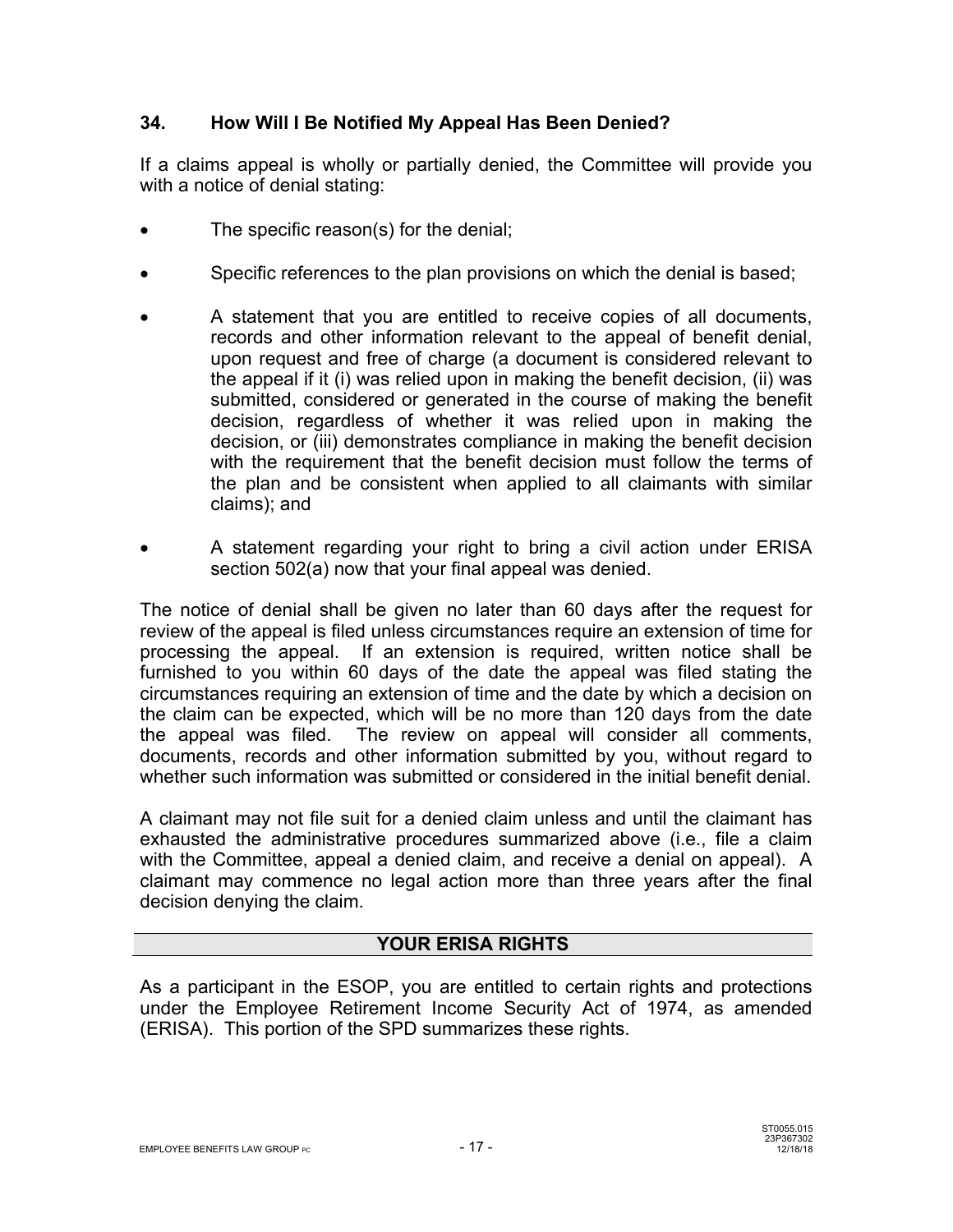# **35. How Do I Receive Information About This Plan And Benefits?**

ERISA provides that all plan participants shall be entitled to:

- a. Examine, without charge, at the Plan Administrator's office, all documents governing the plan and a copy of the latest annual report (Form 5500 Series) filed by the plan with the United States Department of Labor and available at the Public Disclosure Room of the Employee Benefits Security Administration.
- b. Obtain, upon written request to the Plan Administrator, copies of documents governing the plan, a copy of the latest annual report (Form 5500 Series), and an updated SPD. The Plan Administrator may make a reasonable charge for the copies.
- c. Receive a summary of the plan's annual financial report. The Plan Administrator is required by law to furnish each participant with a copy of this summary annual report.
- d. Obtain a statement telling you whether you have a right to receive a pension at normal retirement age and if so, what your benefits would be at normal retirement age if you stop working under the plan now. If you do not have a right to a pension, the statement will tell you how many more years you have to work to get a right to a pension. This statement must be requested in writing and is not required to be given more than once every 12 months. The plan must provide the statement free of charge.

# **36. What Is The Duty Of Plan Fiduciaries?**

In addition to creating rights for the participants, ERISA imposes duties upon the people who are responsible for the operation of the plan. The people who operate your plan, called "fiduciaries" of the plan, have a duty to do so prudently and in the interest of you and other participants and beneficiaries.

No one, including your employer, or any other person, may fire you or otherwise discriminate against you in any way to prevent you from obtaining a pension benefit or exercising your rights under ERISA.

# **37. How Do I Enforce My Rights?**

If your claim for a pension benefit is denied or ignored, in whole or in part, you have a right to know why this was done, to obtain copies of documents relating to the decision without charge, and to appeal any denial, all within certain time schedules.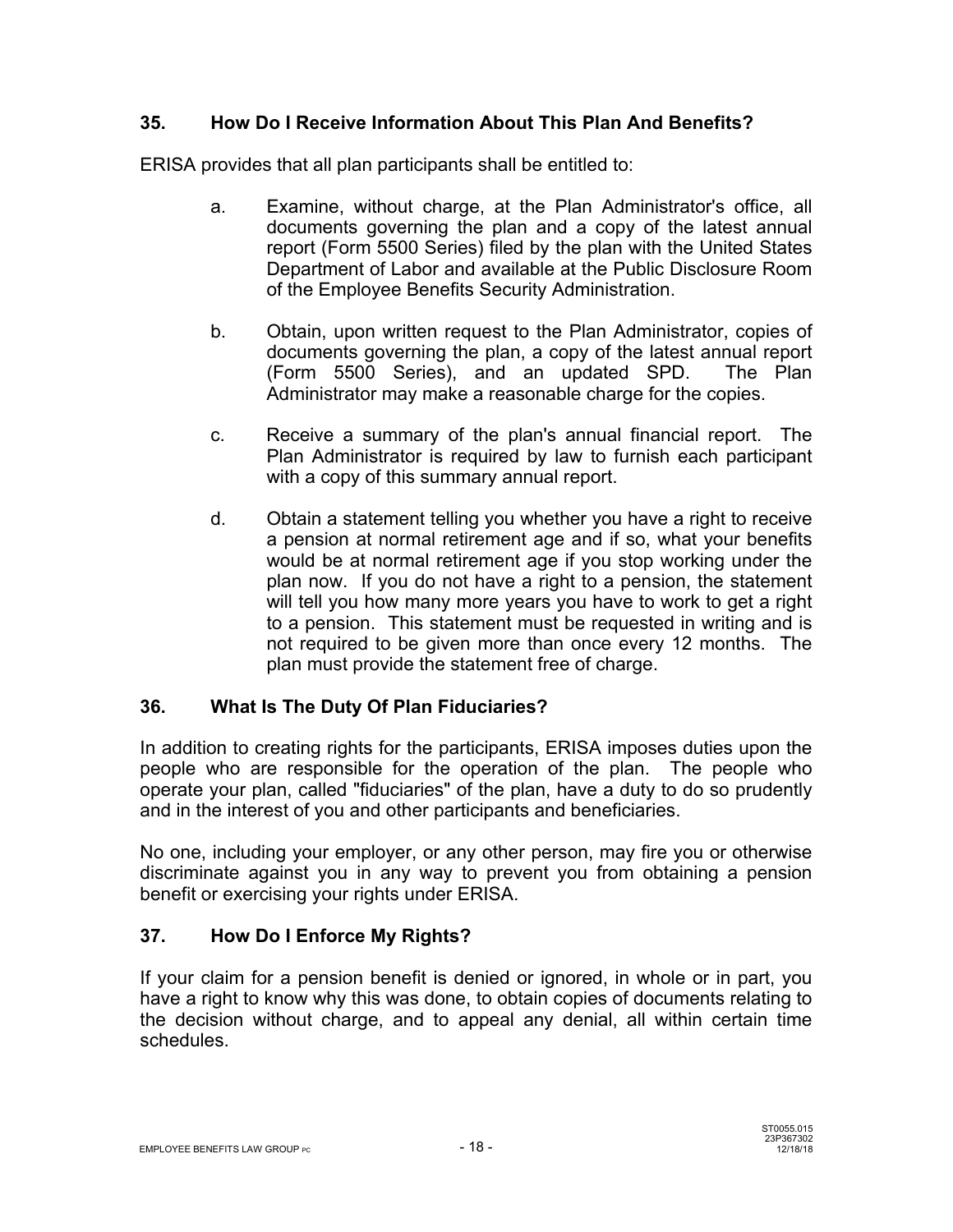Under ERISA, there are steps you can take to enforce the above rights. For instance, if you request a copy of plan documents or the latest annual report from the plan and do not receive them within 30 days, you may file suit in a federal court. In such a case, the court may require the Plan Administrator to provide the materials and pay you up to \$110 a day until you receive the materials, unless the materials were not sent because of reasons beyond the control of the Plan Administrator.

If you have a claim for benefits that is denied or ignored, in whole or in part, you may file suit in a State or federal court unless the plan provides for mandatory mediation and arbitration (see Claims Procedures section above). In addition, if you disagree with the plan's decision or lack thereof concerning the qualified status of a qualified domestic relations order, you may file suit in federal court. If it should happen that plan fiduciaries misuse the plan's assets, or if you are discriminated against for asserting your rights, you may seek assistance from the United States Department of Labor, or you may file suit in a federal court. The court will decide who should pay court costs and legal fees. If you are successful, the court may order the person you have sued to pay these costs and fees. If you lose, the court may order you to pay these costs and fees, for example, if it finds your claim is frivolous.

# **38. How Do I Obtain Assistance With My Questions?**

If you have any questions about your plan, you should contact the Plan Administrator. If you have any questions about this statement, or about your rights under ERISA, or if you need assistance in obtaining documents from the Plan Administrator, you should contact the nearest office of the Employee Benefits Security Administration, United States Department of Labor, listed in your telephone directory, or the Division of Technical Assistance and Inquiries, Employee Benefits Security Administration, United States Department of Labor, 200 Constitution Avenue, N.W., Washington, D.C. 20210. You may also obtain certain publications about your rights and responsibilities under ERISA by calling the publications hotline of the Employee Benefits Security Administration.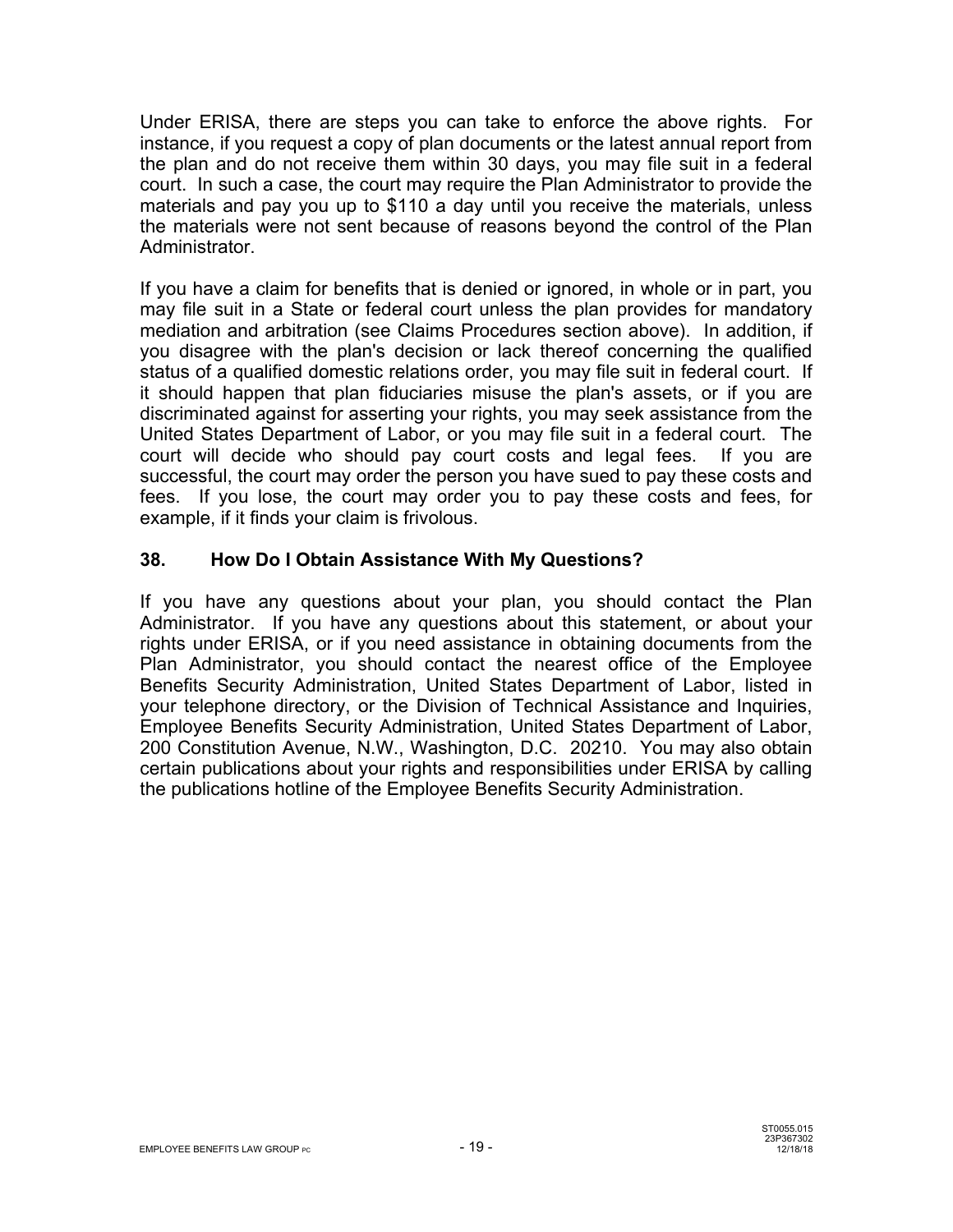# **GENERAL INFORMATION**

|                                           | Employee Stock Ownership Plan                                                                                                                                                                                                                               |  |  |
|-------------------------------------------|-------------------------------------------------------------------------------------------------------------------------------------------------------------------------------------------------------------------------------------------------------------|--|--|
|                                           | 2330 Glendale Lane<br>Sacramento, CA 95825<br>Telephone: (916) 679-1555                                                                                                                                                                                     |  |  |
|                                           | <b>Administrative Committee:</b><br>Sandra Jones<br><b>Claudia Loveless</b><br>Patti Dixon<br>David Wade<br><b>Strategies To Empower People</b><br>Employee Stock Ownership Plan<br>2330 Glendale Lane<br>Sacramento, CA 95825<br>Telephone: (916) 679-1555 |  |  |
| Employer Identification Number 68-0361600 |                                                                                                                                                                                                                                                             |  |  |
| Plan Identification Number                | 003                                                                                                                                                                                                                                                         |  |  |
|                                           |                                                                                                                                                                                                                                                             |  |  |
|                                           | investments<br>made<br>with<br>such<br>on<br>contributions                                                                                                                                                                                                  |  |  |
|                                           | Sandra Jones<br>Strategies To Empower<br>People<br>Employee Stock Ownership Plan<br>2330 Glendale Lane<br>Sacramento, CA 95825<br>Telephone: (916) 679-1555                                                                                                 |  |  |
| Agent For Service Of Legal Process        | Jacquie Dillard-Foss<br>Strategies To Empower People, Inc.<br>2330 Glendale Lane<br>Sacramento, CA 95825<br>Telephone: (916) 679-1555                                                                                                                       |  |  |